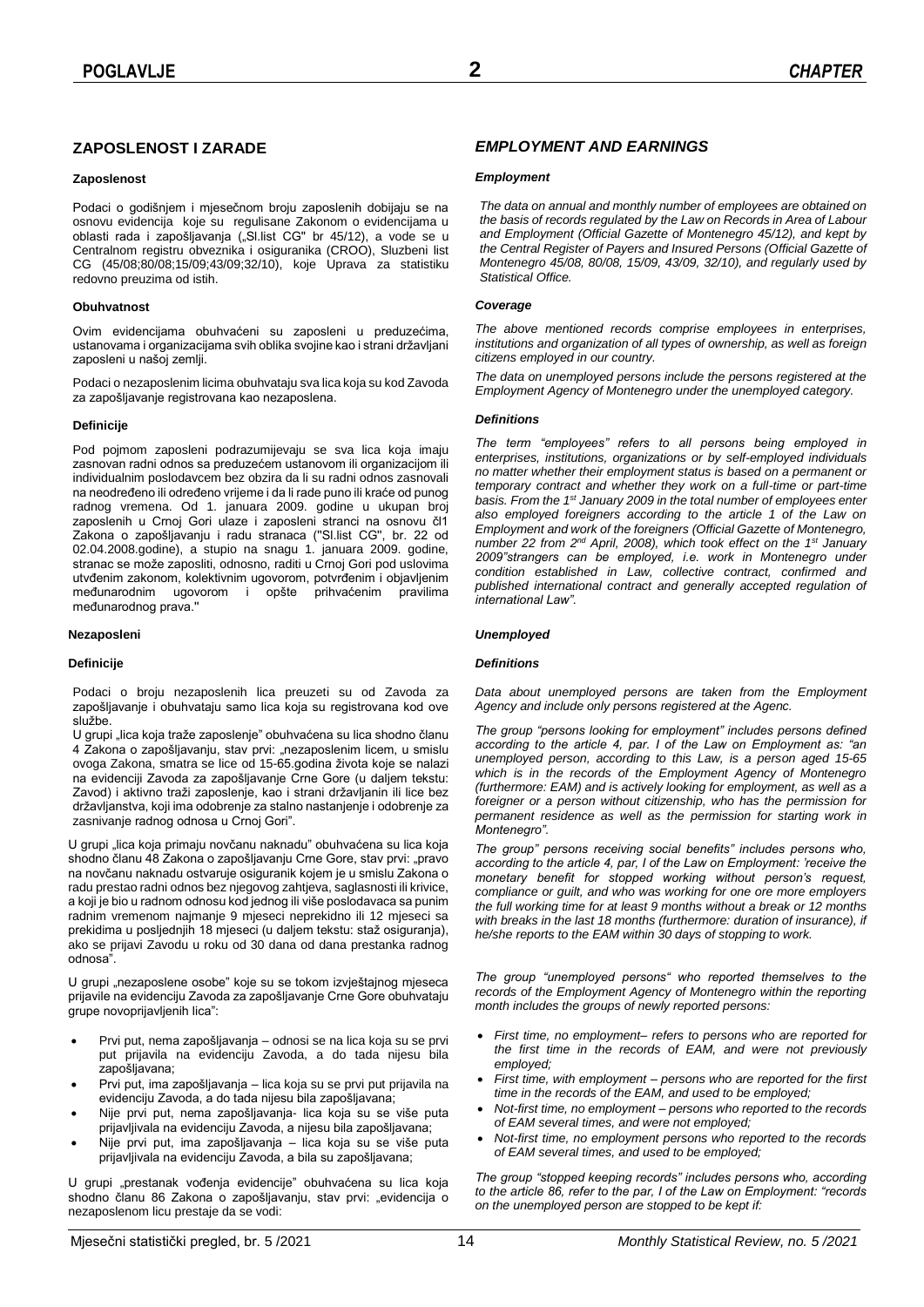- 1. ako zaključi ugovor o radu sa punim radnim vremenom; se odjavi iz evidencije nezaposlenih lica;
- 2. odbije uključivanje ili ne izvršava obaveze utvrđene ugovorom o uključivanju u program aktivne politike zapošljavanja;
- 3. postane vlasnik ili većinski suvlasnik preduzeća;
- 4. postane preduzetnik;
- 5. odbije odgovarajuće zaposlenje;
- 6. nije dalo tačne podatke o ispunjavanju uslova za sticanje statusa nezaposlenog lica;
- 7. navrši 65 godina života;
- 8. ostvari pravo na starosnu ili invalidsku penziju;
- 9. ostane potpuno nesposoban za rad;
- 10. ode na izdržavanje kazne zatvora u trajanju dužem od šest mjeseci;
- 11. aktivno ne traži zaposlenje;
- 12. je radno angažovano suprotno propisima o radnim odnosima ("rad na crno");
- 13. postane osiguranik zemljoradnik, u skladu sa Zakonom o penzijskom i invalidskom osigruanju".

## **ZARADE**

### **Izvori podataka**

Podaci o prosječnim zaradama prikazuju zarade isplaćene u mjesecu i dobijeni su iz redovnog mjesečnog istraživanja Mjesečni izvještaj o zaposlenim i zaradama (obrazac RAD–1).

## **Obuhvatnost**

Istraživanjem su obuhvaćena preduzeća, ustanove, zadruge ili organizacije, svih oblika svojine kao i njihove jedinice u sastavu, po organizaciono teritorijalnom principu, počev od nivoa opštine.

## **Definicije**

U članu 78 Zakona o radu Sl. list CG br. 49/08, 26/09, 59/11 i 66/12 stav (1) i stav (2) bruto zarada i uvećanje zarade je:

- 1. Zarada koju je zaposleni ostvario za obavljeni rad i vrijeme provedeno na radu, naknada zarade i druga primanja utvrđena kolektivnim ugovorom i ugovorom o radu čini bruto zaradu.
- 2. Zarada se uvećava u skladu sa kolektivnim ugovorom i ugovorom o radu za: rad duži od punog radnog vremena, noćni rad, minuli rad, rad u dane državnih i vjerskih praznika koji su zakonom utvrđeni kao neradni dani i za druge slučajeve utvrđene kolektivnim ugovorom i ugovorom o radu.

U članu 3a Zakona o doprinosima za obavezno socijalno osiguranje ("Sl. List CG"br.13/07, 79/08, 86/09, 78/10, 14/12 i 62/13) u stavu (1) i stav (2) navodi se da je:

- 3. Osnovica za obračun i plaćanje doprinosa je bruto zarada zaposlenog, koja obuhvata zaradu za obavljeni rad i vrijeme provedeno na radu, uvećanu zaradu, naknadu zarade i druga lična primanja utvrđena zakonom, kolektivnim ugovorom i ugovorom o radu, na koja se plaća porez na dohodak fizičkih lica.
- 4. Bruto zarada zaposlenog iz stava 1 ovog člana obuhvata i naknade koje su direktno povezane sa radom i radnim učinkom ( naknada za rad u radnim tijelima, grupama, timovima isl.), na koje se plaća porez na dohodak fizičkih lica.

Porez na teret zaposlenog koji se utvrdjuje na osnovu Zakona o porezu na dohodk fizickih lica (''Sl.list RCG" br.65/01, 12/02, 37/04, 29/05, 78/06, 04/07, 86/09, 73/10, 40/11, 14/12, 06/13 i 62/13).

**Prosječna zarada (bruto) izračunava se tako što se ukupno isplaćena masa zarada u mjesecu dijeli sa brojem zaposlenih na koje se odnose izvršene isplate.**

Zaradu bez poreza i doprinosa (neto) čini zarada (bruto) umanjena za poreze i doprinose na teret zaposlenog.

Indeks realne prosječne zarade bez poreza i doprinosa (neto) predstavlja odnos između indeksa nominalne prosječne zarade bez poreza i doprinosa (neto) i indeksa potrošačkih cijena.

- *1. the person signs contract on work with full working time; is signed off from the records of the unemployed persons;*
- *2. refuses inclusion or does not perform obligations specified in the agreement on the inclusion in the programme of active employment policy;*
- *3. becomes the owner or major co-owner of an enterprise;*
- *4. becomes an entrepreneur;*
- *5. refuses appropriate employment;*
- *6. did not give correct data on meeting conditions for getting the unemployment status*
- *7. is 65 years old;*
- *8. gets right to the old-age and survivor pensions;*
- *9. is completely incapable to work;*
- *10. is serving the imprisonment punishment longer than 6 months;*
- *11. is not actively looking for employment;*
- *12. is working contrary to the regulations on labour ("unregistered work");*
- *13. becomes insured by agriculture, in compliance with the Law on pension and disability insurance.*

## *WAGES*

### *Data sources*

*The data on average wages present wages paid out in a month, and are obtained from regular monthly survey Monthly report on employees and their earnings (questionnaire RAD-1).*

### *Coverage*

*The survey covers enterprises, institutions, cooperatives or organizations as well as their composite units of all kinds of ownership, by organizational and territorial principle, starting from the level of municipality.*

### *Definitions*

*In Article 78 of the Law on Labour (Official Gazette of Montenegro, number: 49/08, 26/09, 59/11 and 66/12), paragraph (1) and (2) gross earnings and increase of profits is:*

- *1. Earnings that employees have earned for work performed and time spent at work, salaries and other benefits determined by collective agreement or contract of employment makes gross earnings.*
- *2. Earnings will be increased in accordance with the collective agreement and employment contract in work longer than full-time, night work, past performance, work in state and religious holidays that are defined by law as non-working days and in other cases stipulated by collective contract and contract.*

*Article 3a of the Law on contributions for compulsory social insurance (Official Gazette of Montenegro, number: 13/07, 79/08, 86/09, 78/10, 14/12 and 62/13) in paragraph (1) and paragraph (2) states that:*

- *3. The basis for the calculation and payment of contributions is the employee's gross income, which includes earnings for the work and time spent at work, increased wages, salaries and other personal income determined by the law, by collective agreement or contract of employment, on which tax on Personal income is paid.*
- *4. The gross wage of an employee referred to in paragraph 1 of this Article shall include the fees that are directly related to the work and work performance (compensation for work in the working groups, groups, teams, etc.), to which tax on personal income is paid.*

*Tax charged to the employee is determined on the basis of the Law on income of physical persons (Official Gazette of RM, number: 65/01, 12/02, 37/04, 29/05, 78/06, 04/07, 86/09, 73/10, 40/11, 14/12, 06/13 and 62/13).*

#### *Calculation of the average gross earnings is done so that the total sum of all monthly earnings is divided by the number of employees to whom the paid earnings refer.*

*Net salaries and wages are tax and contributions deducted (gross) salaries and wages.*

*Index real average wage without taxes and contributions is the relationship between indices of nominal average wage without taxes and contributions (net), and the index of consumer prices.*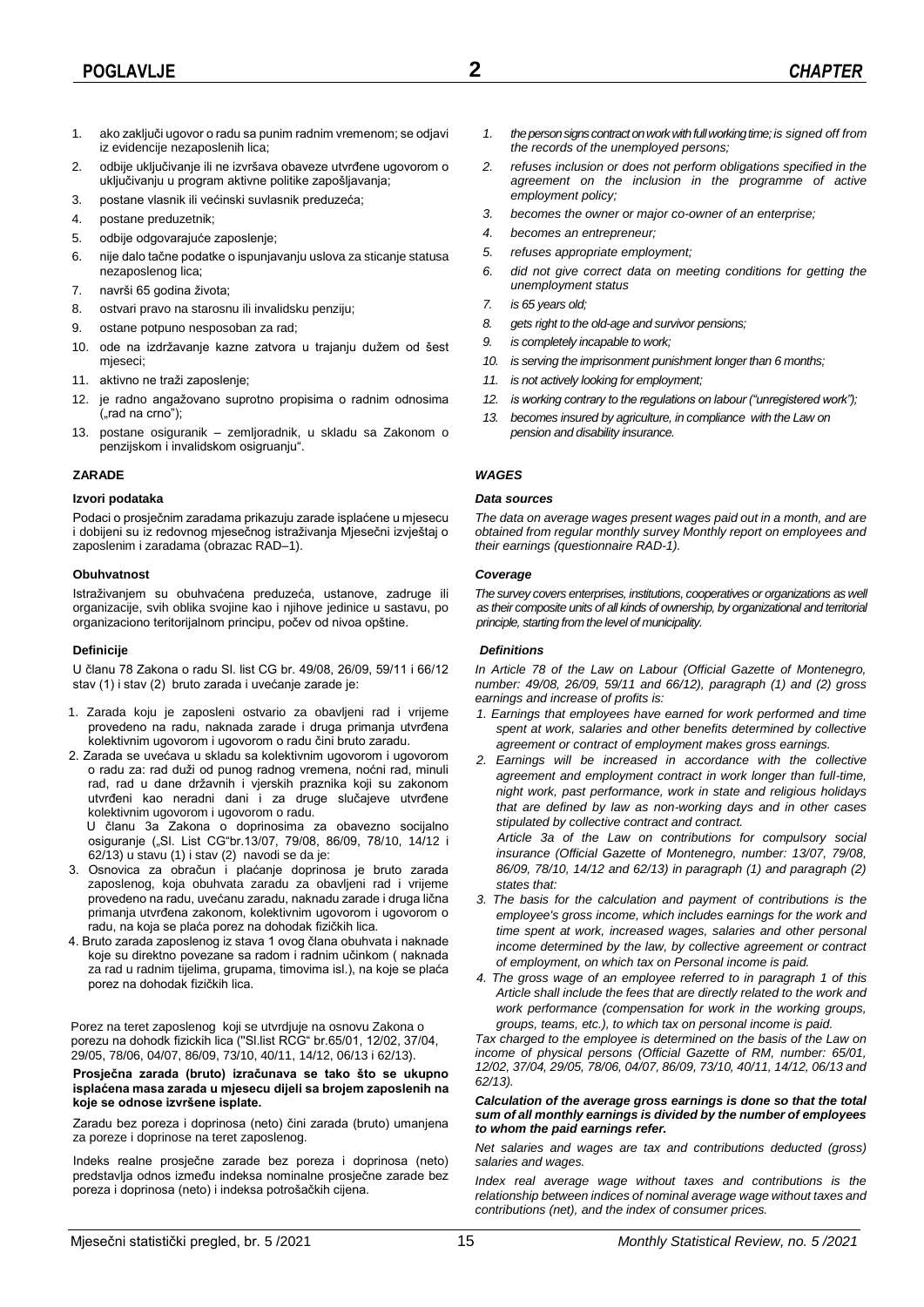## **ZAPOSLENI PO SEKTORIMA DJELATNOSTI** *EMPLOYEES BY ACTIVITY SECTORS*

|                                |                 |                                                                                       |                                                     |                                             | PO SEKTORIMA / BY ACTIVITY SECTORS                                                                                               |                                                                                                                                                                                             |
|--------------------------------|-----------------|---------------------------------------------------------------------------------------|-----------------------------------------------------|---------------------------------------------|----------------------------------------------------------------------------------------------------------------------------------|---------------------------------------------------------------------------------------------------------------------------------------------------------------------------------------------|
| <b>Crna Gora</b><br>Montenegro | Ukupno<br>Total | poljoprivreda,<br>šumarstvo i<br>ribarstvo<br>Agriculture,<br>forestry and<br>fishing | vađenje ruda<br>i kamena<br>Mining and<br>quarrying | prerađivačka<br>industrija<br>Manufacturing | snabdijevanje električnom<br>energijom, gasom, parom i<br>klimatizacija<br>Electricity, Gas Steam and<br>air conditioning supply | snabdijevanje vodom,<br>upravljanje otpadnim<br>vodama, kontrolisanje<br>procesa uklanjanja otpada i<br>sl.<br>Water<br>supply, sewerage, waste<br>management and<br>remediation activities |
| Ø 2018                         | 190 132         | 1897                                                                                  | 1416                                                | 12 295                                      | 2797                                                                                                                             | 5 0 7 6                                                                                                                                                                                     |
| Ø 2019                         | 203 545         | 1998                                                                                  | 1 4 3 4                                             | 13 0 22                                     | 2 7 7 5                                                                                                                          | 5 0 4 5                                                                                                                                                                                     |
| Ø 2020                         | 176 693         | 1 5 5 3                                                                               | 1 3 1 8                                             | 11 263                                      | 2662                                                                                                                             | 4784                                                                                                                                                                                        |
|                                |                 |                                                                                       |                                                     |                                             |                                                                                                                                  |                                                                                                                                                                                             |
| $ØI - IV 2020$                 | 188 804         | 1719                                                                                  | 1418                                                | 12 013                                      | 2712                                                                                                                             | 4887                                                                                                                                                                                        |
| ØI-IV 2021                     | 156 110         | 1 3 5 2                                                                               | 1 1 3 5                                             | 9918                                        | 2588                                                                                                                             | 4 5 9 1                                                                                                                                                                                     |
| 2020                           |                 |                                                                                       |                                                     |                                             |                                                                                                                                  |                                                                                                                                                                                             |
| IV                             | 184 607         | 1645                                                                                  | 1 3 5 6                                             | 11 548                                      | 2 7 0 4                                                                                                                          | 4853                                                                                                                                                                                        |
| $\vee$                         | 181 030         | 1574                                                                                  | 1 3 4 3                                             | 11 436                                      | 2690                                                                                                                             | 4831                                                                                                                                                                                        |
| VI                             | 178 178         | 1 540                                                                                 | 1 3 2 8                                             | 11 342                                      | 2 6 6 3                                                                                                                          | 4 8 0 4                                                                                                                                                                                     |
| VII                            | 174 170         | 1 4 8 0                                                                               | 1 2 9 3                                             | 11 158                                      | 2652                                                                                                                             | 4769                                                                                                                                                                                        |
| VIII                           | 172 154         | 1 4 7 1                                                                               | 1 2 7 4                                             | 10 950                                      | 2642                                                                                                                             | 4734                                                                                                                                                                                        |
| IX                             | 168778          | 1 4 5 5                                                                               | 1 2 5 7                                             | 10781                                       | 2627                                                                                                                             | 4704                                                                                                                                                                                        |
| X                              | 165 961         | 1 4 3 5                                                                               | 1 2 4 4                                             | 10 621                                      | 2622                                                                                                                             | 4696                                                                                                                                                                                        |
| XI                             | 163851          | 1 4 2 6                                                                               | 1 2 3 6                                             | 10 497                                      | 2 602                                                                                                                            | 4674                                                                                                                                                                                        |
| XII                            | 160 978         | 1 3 8 2                                                                               | 1 1 6 9                                             | 10 316                                      | 2 5 9 7                                                                                                                          | 4646                                                                                                                                                                                        |
| 2021                           |                 |                                                                                       |                                                     |                                             |                                                                                                                                  |                                                                                                                                                                                             |
|                                | 159 129         | 1 3 6 5                                                                               | 1 1 5 2                                             | 10 207                                      | 2 5 9 2                                                                                                                          | 4629                                                                                                                                                                                        |
| Ш                              | 157 355         | 1 3 5 5                                                                               | 1 140                                               | 10 036                                      | 2 5 7 4                                                                                                                          | 4612                                                                                                                                                                                        |
| Ш                              | 154 782         | 1 3 5 1                                                                               | 1 1 2 8                                             | 9771                                        | 2 5 9 7                                                                                                                          | 4571                                                                                                                                                                                        |
| IV                             | 153 172         | 1 3 3 7                                                                               | 1 1 2 2                                             | 9658                                        | 2589                                                                                                                             | 4 5 5 0                                                                                                                                                                                     |
| I-IV 2021 / I-IV 2020          | 82,7            | 78,6                                                                                  | 80,1                                                | 82,6                                        | 95,4                                                                                                                             | 93,9                                                                                                                                                                                        |

#### **/nastavak/ /***continued*/

 $\overline{\phantom{a}}$ 

|                             | PO SEKTORIMA / BY ACTIVITY SECTORS       |                                                                                                                                                               |                                                          |                                                                                       |                                                                    |                                                                                                       |                                                               |  |  |
|-----------------------------|------------------------------------------|---------------------------------------------------------------------------------------------------------------------------------------------------------------|----------------------------------------------------------|---------------------------------------------------------------------------------------|--------------------------------------------------------------------|-------------------------------------------------------------------------------------------------------|---------------------------------------------------------------|--|--|
|                             | qrađevi-<br>narstvo<br>Construc-<br>tion | trgovina na veliko i<br>malo, popravka<br>motornih vozila i<br>motocikala<br>Wholesale and retail<br>trade, repair of motor<br>vehicles and motor<br>recycles | saobraćaj i<br>skladištenje<br>Transport,<br>and storage | usluge<br>smještaja i<br>ishrane<br>Accomodation<br>and food<br>service<br>activities | informisanje i<br>komunikacije<br>Information and<br>communication | finansijske<br>djelatnosti i<br>dielatnosti<br>osiguranja<br>Financial and<br>insurance<br>activities | poslovanje s<br>nekretninam<br>a<br>Real estate<br>activities |  |  |
| Ø 2018                      | 12 051                                   | 37 377                                                                                                                                                        | 11 530                                                   | 16 0 24                                                                               | 5 2 7 4                                                            | 4 2 7 4                                                                                               | 1 608                                                         |  |  |
| Ø 2019                      | 14 031                                   | 39 834                                                                                                                                                        | 12 500                                                   | 18 350                                                                                | 5 5 6 6                                                            | 4 2 3 9                                                                                               | 1743                                                          |  |  |
| Ø 2020                      | 11 130                                   | 34 922                                                                                                                                                        | 11 136                                                   | 13 3 25                                                                               | 5 3 2 0                                                            | 3916                                                                                                  | 1587                                                          |  |  |
| ØI-IV 2020                  | 12767                                    | 37 291                                                                                                                                                        | 11 784                                                   | 14 502                                                                                | 5 5 3 7                                                            | 4 0 7 1                                                                                               | 1709                                                          |  |  |
| ØI-IV 2021                  | 8789                                     | 31 084                                                                                                                                                        | 9941                                                     | 11 289                                                                                | 4 9 0 9                                                            | 3464                                                                                                  | 1 4 0 4                                                       |  |  |
| 2020                        |                                          |                                                                                                                                                               |                                                          |                                                                                       |                                                                    |                                                                                                       |                                                               |  |  |
| IV                          | 12 0 65                                  | 36 4 24                                                                                                                                                       | 11 605                                                   | 14 308                                                                                | 5 4 2 5                                                            | 4 0 3 0                                                                                               | 1671                                                          |  |  |
| $\vee$                      | 11511                                    | 35 800                                                                                                                                                        | 11 4 35                                                  | 13873                                                                                 | 5 3 9 0                                                            | 4 0 0 4                                                                                               | 1 6 2 3                                                       |  |  |
| VI                          | 11 150                                   | 35 158                                                                                                                                                        | 11 208                                                   | 13557                                                                                 | 5 3 5 5                                                            | 3977                                                                                                  | 1582                                                          |  |  |
| VII                         | 10712                                    | 34 427                                                                                                                                                        | 11 014                                                   | 13 156                                                                                | 5 2 7 5                                                            | 3944                                                                                                  | 1 5 5 2                                                       |  |  |
| VIII                        | 10 4 34                                  | 34 044                                                                                                                                                        | 10886                                                    | 13 008                                                                                | 5 2 5 1                                                            | 3919                                                                                                  | 1539                                                          |  |  |
| IX                          | 10 090                                   | 33 4 16                                                                                                                                                       | 10720                                                    | 12 4 7 1                                                                              | 5 1 8 7                                                            | 3875                                                                                                  | 1517                                                          |  |  |
| X                           | 9762                                     | 32 806                                                                                                                                                        | 10514                                                    | 12 142                                                                                | 5 1 2 4                                                            | 3852                                                                                                  | 1 4 9 2                                                       |  |  |
| XI                          | 9523                                     | 32 380                                                                                                                                                        | 10 422                                                   | 11 963                                                                                | 5 0 8 2                                                            | 3613                                                                                                  | 1461                                                          |  |  |
| XII                         | 9 3 0 9                                  | 31 871                                                                                                                                                        | 10 295                                                   | 11726                                                                                 | 5 0 23                                                             | 3531                                                                                                  | 1 4 4 2                                                       |  |  |
| 2021                        |                                          |                                                                                                                                                               |                                                          |                                                                                       |                                                                    |                                                                                                       |                                                               |  |  |
|                             | 9 1 0 3                                  | 31 595                                                                                                                                                        | 10 164                                                   | 11 477                                                                                | 4 9 8 6                                                            | 3512                                                                                                  | 1 4 3 1                                                       |  |  |
| Ш                           | 8863                                     | 31 284                                                                                                                                                        | 10 056                                                   | 11 316                                                                                | 4 9 2 6                                                            | 3482                                                                                                  | 1416                                                          |  |  |
| Ш                           | 8645                                     | 30 831                                                                                                                                                        | 9937                                                     | 11 130                                                                                | 4873                                                               | 3446                                                                                                  | 1 3 9 2                                                       |  |  |
| IV                          | 8544                                     | 30 627                                                                                                                                                        | 9607                                                     | 11 231                                                                                | 4 8 5 0                                                            | 3418                                                                                                  | 1 3 7 6                                                       |  |  |
| $I - IV 2021 / I - IV 2020$ | 68,8                                     | 83,4                                                                                                                                                          | 84,4                                                     | 77,8                                                                                  | 88,7                                                               | 85,1                                                                                                  | 82,2                                                          |  |  |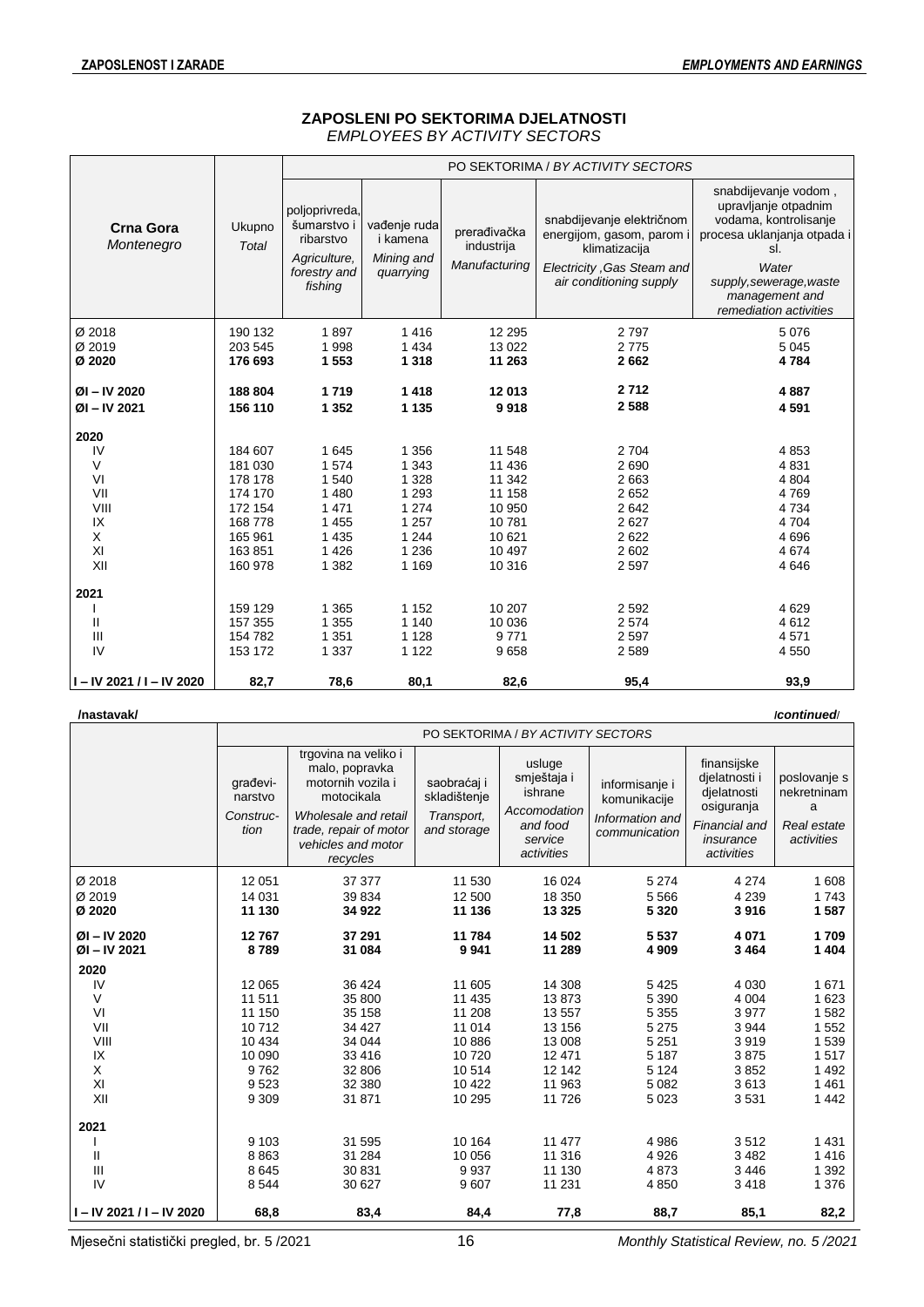## **ZAPOSLENI PO SEKTORIMA DJELATNOSTI** *EMPLOYEES BY ACTIVITY SECTORS*

|                                |                                                                                                               |                                                                                                              | PO SEKTORIMA / BY ACTIVITY SECTORS                                                                                                       |                          |                                                                                        |                                                                                  |                                                              |
|--------------------------------|---------------------------------------------------------------------------------------------------------------|--------------------------------------------------------------------------------------------------------------|------------------------------------------------------------------------------------------------------------------------------------------|--------------------------|----------------------------------------------------------------------------------------|----------------------------------------------------------------------------------|--------------------------------------------------------------|
| <b>Crna Gora</b><br>Montenegro | stručne,<br>naučne i<br>tehničke<br>djelatnosti<br>Professional,<br>scientific and<br>technical<br>activities | administrativne<br>i pomoćne<br>uslužne<br>dielatnosti<br>Administrative<br>and support<br>service activitie | državna uprava i<br>odbrana,<br>obavezno soc.<br>osiguranje<br>Public<br>administration<br>and defence,<br>compulsory<br>social security | obrazovanje<br>Education | zdravstvena i<br>socijalna<br>zaštita<br>Human health<br>and social<br>work activities | umjetnost,<br>zabava i<br>rekreacija<br>Arts.<br>Entertainment<br>and recreation | ostale uslužne<br>djelatnosti<br>Other service<br>activities |
|                                |                                                                                                               |                                                                                                              |                                                                                                                                          |                          |                                                                                        |                                                                                  |                                                              |
| Ø 2018                         | 8724                                                                                                          | 11 422                                                                                                       | 21 7 9 2                                                                                                                                 | 14 4 94                  | 12 5 26                                                                                | 5 3 3 2                                                                          | 4 2 2 3                                                      |
| Ø 2019                         | 10 4 62                                                                                                       | 12 500                                                                                                       | 22 092                                                                                                                                   | 14770                    | 12715                                                                                  | 5744                                                                             | 4725                                                         |
| Ø 2020                         | 9600                                                                                                          | 7770                                                                                                         | 21 0 26                                                                                                                                  | 13 653                   | 12 118                                                                                 | 5 3 9 5                                                                          | 4 2 1 5                                                      |
| $ØI - IV 2020$                 | 10 224                                                                                                        | 9 1 6 1                                                                                                      | 21 631                                                                                                                                   | 14 638                   | 12 4 98                                                                                | 5728                                                                             | 4513                                                         |
| $ØI - IV 2021$                 | 8 4 4 2                                                                                                       | 5 3 2 4                                                                                                      | 19 475                                                                                                                                   | 12 4 27                  | 11 516                                                                                 | 4732                                                                             | 3730                                                         |
| 2020                           |                                                                                                               |                                                                                                              |                                                                                                                                          |                          |                                                                                        |                                                                                  |                                                              |
| IV                             | 10 014                                                                                                        | 8507                                                                                                         | 21 4 7 3                                                                                                                                 | 14 545                   | 12 373                                                                                 | 5631                                                                             | 4 4 3 0                                                      |
| V                              | 9823                                                                                                          | 8 1 8 8                                                                                                      | 21 011                                                                                                                                   | 14 4 24                  | 12 2 2 6                                                                               | 5516                                                                             | 4 3 3 2                                                      |
| VI                             | 9634                                                                                                          | 7 9 0 1                                                                                                      | 21 146                                                                                                                                   | 14 0 20                  | 12 1 26                                                                                | 5 4 5 0                                                                          | 4 2 3 7                                                      |
| VII                            | 9 5 0 8                                                                                                       | 7511                                                                                                         | 20 966                                                                                                                                   | 13 216                   | 12 0 28                                                                                | 5 3 6 0                                                                          | 4 1 4 9                                                      |
| VIII                           | 9 3 8 1                                                                                                       | 7 3 3 7                                                                                                      | 20 845                                                                                                                                   | 13 052                   | 11 972                                                                                 | 5 3 0 8                                                                          | 4 107                                                        |
| IX                             | 9 1 7 7                                                                                                       | 6914                                                                                                         | 20 734                                                                                                                                   | 12760                    | 11 887                                                                                 | 5 1 8 3                                                                          | 4 0 23                                                       |
| X                              | 9078                                                                                                          | 6529                                                                                                         | 20 570                                                                                                                                   | 12 656                   | 11 801                                                                                 | 5 0 6 6                                                                          | 3 9 5 1                                                      |
| XI                             | 8948                                                                                                          | 6 3 6 4                                                                                                      | 20 4 26                                                                                                                                  | 12 603                   | 11 7 25                                                                                | 5012                                                                             | 3894                                                         |
| XII                            | 8759                                                                                                          | 5848                                                                                                         | 20 085                                                                                                                                   | 12 5 54                  | 11 654                                                                                 | 4929                                                                             | 3842                                                         |
| 2021                           |                                                                                                               |                                                                                                              |                                                                                                                                          |                          |                                                                                        |                                                                                  |                                                              |
|                                | 8643                                                                                                          | 5 6 9 0                                                                                                      | 19 765                                                                                                                                   | 12 5 22                  | 11 611                                                                                 | 4885                                                                             | 3800                                                         |
| Ш                              | 8 5 23                                                                                                        | 5 4 9 1                                                                                                      | 19677                                                                                                                                    | 12 4 69                  | 11 556                                                                                 | 4820                                                                             | 3759                                                         |
| III                            | 8 3 3 2                                                                                                       | 5 1 3 6                                                                                                      | 19 351                                                                                                                                   | 12 3 8 0                 | 11 466                                                                                 | 4756                                                                             | 3689                                                         |
| IV                             | 8 2 7 2                                                                                                       | 4 9 8 0                                                                                                      | 19 107                                                                                                                                   | 12 3 36                  | 11 4 29                                                                                | 4 4 6 8                                                                          | 3671                                                         |
| I - IV 2021 / I - IV 2020      | 82,6                                                                                                          | 58,1                                                                                                         | 90,0                                                                                                                                     | 84,9                     | 92,1                                                                                   | 82,6                                                                             | 82,7                                                         |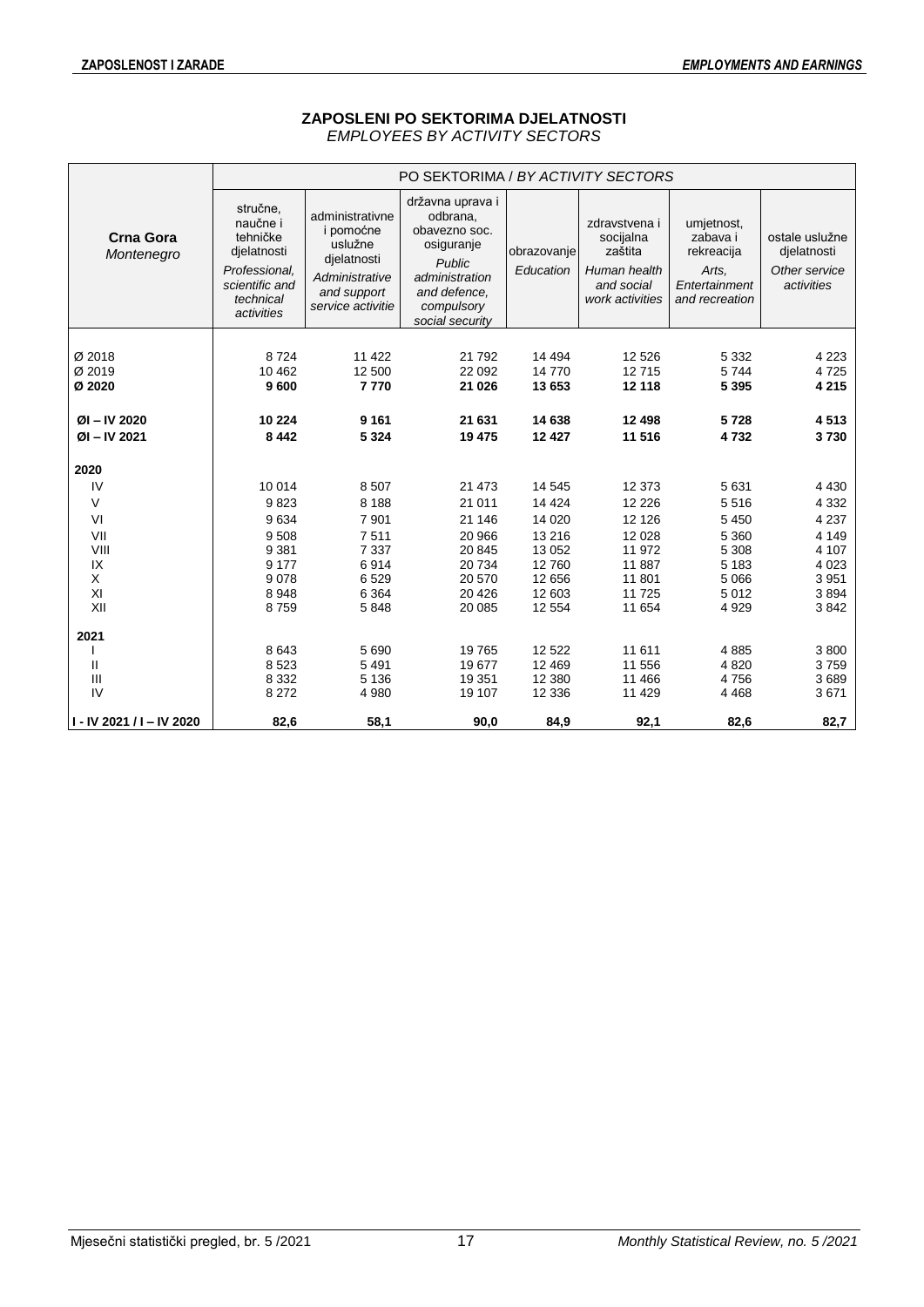|                             |                  |        |               |                 |              | Opštine/Municipalities |                  |                |         |         |          |
|-----------------------------|------------------|--------|---------------|-----------------|--------------|------------------------|------------------|----------------|---------|---------|----------|
|                             | Andri-<br>jevica | Bar    | <b>Berane</b> | Bijelo<br>Polje | <b>Budva</b> | Cetinje                | Danilov-<br>grad | Herceg<br>Novi | Kolašin | Kotor   | Mojkovac |
| Ø 2018                      | 530              | 11 490 | 4623          | 7917            | 14 867       | 3 4 2 2                | 3 6 6 0          | 10 201         | 1 3 2 9 | 7 2 4 3 | 1 1 6 4  |
| Ø 2019                      | 542              | 12 673 | 5 1 0 6       | 8 2 5 9         | 16838        | 3571                   | 3842             | 11 168         | 1 3 3 3 | 7743    | 1 2 2 4  |
| Ø 2020                      | 494              | 11 146 | 4724          | 7421            | 13 4 38      | 3 2 6 8                | 3 4 7 3          | 9 3 1 1        | 1 1 8 6 | 6 3 5 2 | 1 1 2 1  |
|                             |                  |        |               |                 |              |                        |                  |                |         |         |          |
| ØI-IV 2020                  | 520              | 11858  | 4992          | 7889            | 14 5 63      | 3 3 8 9                | 3663             | 10 205         | 1 2 7 6 | 6846    | 1 1 8 0  |
| $ØI - IV 2021$              | 446              | 9858   | 4 2 4 8       | 6614            | 11 562       | 3016                   | 3 1 4 4          | 7960           | 1 0 4 0 | 5 5 9 7 | 1 0 2 1  |
| 2020                        |                  |        |               |                 |              |                        |                  |                |         |         |          |
| IV                          | 518              | 11 638 | 4892          | 7733            | 14 245       | 3 3 5 2                | 3584             | 9869           | 1 2 4 9 | 6666    | 1 1 7 0  |
| V                           | 507              | 11 452 | 4829          | 7596            | 13873        | 3 3 2 2                | 3537             | 9636           | 1 2 2 6 | 6554    | 1 1 4 8  |
| VI                          | 502              | 11 292 | 4786          | 7512            | 13 629       | 3 3 0 3                | 3 4 8 9          | 9 3 7 3        | 1 207   | 6440    | 1 1 3 0  |
| VII                         | 488              | 11 016 | 4665          | 7 3 2 8         | 13 244       | 3 2 5 9                | 3 4 4 4          | 9098           | 1 1 8 1 | 6 2 3 1 | 1 0 9 4  |
| VIII                        | 481              | 10883  | 4616          | 7 2 6 6         | 13 0 76      | 3 2 2 8                | 3 3 9 1          | 8974           | 1 1 3 5 | 6 1 4 6 | 1 0 9 0  |
| IX                          | 474              | 10 634 | 4554          | 7 1 2 6         | 12 706       | 3 1 9 1                | 3 3 4 5          | 8725           | 1 1 2 1 | 6 0 26  | 1 0 8 3  |
| X                           | 471              | 10 497 | 4503          | 6979            | 12 390       | 3 1 4 7                | 3 2 9 3          | 8524           | 1 1 0 1 | 5 9 0 1 | 1 0 7 7  |
| XI                          | 466              | 10 400 | 4 4 0 8       | 6 9 0 5         | 12 194       | 3 1 2 7                | 3 2 6 8          | 8 3 7 7        | 1 0 9 2 | 5 807   | 1 0 6 5  |
| XII                         | 458              | 10 144 | 4 3 6 3       | 6782            | 11 893       | 3 0 8 2                | 3 2 5 4          | 8 2 0 9        | 1 0 7 0 | 5729    | 1 0 4 2  |
| 2021                        |                  |        |               |                 |              |                        |                  |                |         |         |          |
|                             | 452              | 10 040 | 4 3 1 8       | 6711            | 11 772       | 3 0 6 0                | 3 2 1 0          | 8 1 1 2        | 1 0 5 7 | 5 6 6 6 | 1 0 3 4  |
| Ш                           | 451              | 9891   | 4 2 9 0       | 6642            | 11 654       | 3 0 3 4                | 3 1 6 3          | 8 0 2 0        | 1 0 4 5 | 5618    | 1 0 2 6  |
| Ш                           | 444              | 9778   | 4 2 1 0       | 6571            | 11 466       | 2 9 8 7                | 3 1 2 2          | 7878           | 1 0 3 3 | 5576    | 1 0 1 8  |
| IV                          | 437              | 9722   | 4 1 7 6       | 6531            | 11 354       | 2 9 8 2                | 3 0 8 2          | 7828           | 1 0 2 6 | 5 5 2 7 | 1 0 0 7  |
| $I - IV 2021 / I - IV 2020$ | 85,8             | 83,1   | 85,1          | 83,8            | 79,4         | 89,0                   | 85,8             | 78,0           | 81,5    | 81,8    | 86,5     |

# **ZAPOSLENI PO OPŠTINAMA /** *EMPLOYEES BY MUNICIPALITY*

| /nastavak/                       |                          |                |                             |                         |                   |                          |                         |                   |                         |                               | /continuedl       |
|----------------------------------|--------------------------|----------------|-----------------------------|-------------------------|-------------------|--------------------------|-------------------------|-------------------|-------------------------|-------------------------------|-------------------|
|                                  |                          |                |                             |                         |                   | Opštine/Municipalities   |                         |                   |                         |                               |                   |
|                                  | Nikšić                   | Petniica       | Plav                        | Pljevlja                | Plužine           | Podgorica                | Rožaje                  | Šavnik            | Tivat                   | Ulcinj                        | Žabljak           |
| Ø 2018<br>Ø 2019<br>Ø 2020       | 13882<br>14 605<br>12924 |                | 1 277<br>1 4 0 3<br>1 3 9 4 | 5762<br>5863<br>5 1 9 5 | 463<br>477<br>422 | 88 694<br>93762<br>81822 | 2829<br>3 0 6 8<br>2873 | 270<br>287<br>267 | 5 3 2 4<br>5992<br>4893 | 4 4 5 9<br>5 0 8 1<br>4 3 7 1 | 726<br>708<br>598 |
| $ØI - IV 2020$<br>$ØI - IV 2021$ | 13 639<br>11729          | $\blacksquare$ | 1 4 5 3<br>1 2 7 8          | 5 4 8 0<br>4733         | 441<br>394        | 87 482<br>72 036         | 3 0 2 0<br>2587         | 280<br>249        | 5 3 3 2<br>4 1 6 3      | 4663<br>3 9 0 2               | 633<br>533        |
| 2020                             |                          |                |                             |                         |                   |                          |                         |                   |                         |                               |                   |
| IV                               | 13421                    | $\blacksquare$ | 1449                        | 5 3 8 4                 | 438               | 85 332                   | 2 9 6 1                 | 278               | 5 1 9 8                 | 4 601                         | 629               |
| V                                | 13 193                   | $\blacksquare$ | 1426                        | 5 2 8 1                 | 431               | 83 604                   | 2 9 3 4                 | 274               | 5 0 7 9                 | 4510                          | 618               |
| VI                               | 12 976                   |                | 1 4 1 7                     | 5 2 3 5                 | 427               | 82 298                   | 2 9 0 3                 | 269               | 4 9 67                  | 4 4 0 9                       | 614               |
| VII                              | 12741                    |                | 1 3 7 2                     | 5 1 0 8                 | 414               | 80 661                   | 2843                    | 262               | 4842                    | 4 2 8 5                       | 594               |
| VIII                             | 12 644                   | $\blacksquare$ | 1 3 6 8                     | 5 0 6 3                 | 412               | 79 692                   | 2816                    | 261               | 4794                    | 4 2 4 2                       | 576               |
| IX                               | 12 4 68                  |                | 1 3 5 6                     | 5018                    | 410               | 78 214                   | 2778                    | 258               | 4 5 4 3                 | 4 180                         | 568               |
| X                                | 12 3 23                  |                | 1 3 4 2                     | 4 9 5 7                 | 406               | 76913                    | 2746                    | 256               | 4 4 7 4                 | 4 100                         | 561               |
| XI                               | 12 201                   | $\blacksquare$ | 1 3 3 3                     | 4923                    | 404               | 75 918                   | 2708                    | 254               | 4 3 8 1                 | 4 0 6 2                       | 558               |
| XII                              | 11 985                   | $\blacksquare$ | 1 307                       | 4835                    | 401               | 74 636                   | 2 6 6 3                 | 251               | 4 3 1 1                 | 4 0 1 1                       | 552               |
| 2021                             |                          |                |                             |                         |                   |                          |                         |                   |                         |                               |                   |
|                                  | 11873                    |                | 1 2 9 5                     | 4792                    | 396               | 73 698                   | 2629                    | 250               | 4 2 5 5                 | 3 9 6 5                       | 544               |
| Ш                                | 11782                    | $\blacksquare$ | 1 2 8 5                     | 4758                    | 396               | 72780                    | 2 601                   | 250               | 4 1 9 8                 | 3 9 3 1                       | 540               |
| Ш                                | 11 668                   |                | 1 270                       | 4707                    | 394               | 71 319                   | 2 5 6 8                 | 249               | 4 1 1 8                 | 3879                          | 527               |
| IV                               | 11 591                   | $\blacksquare$ | 1 2 6 1                     | 4676                    | 391               | 70 347                   | 2 5 4 9                 | 248               | 4 0 8 2                 | 3834                          | 521               |
| I-IV 2021 / I-IV 2020            | 86,0                     | ۰.             | 88,0                        | 86,4                    | 89,3              | 82,3                     | 85,7                    | 88,9              | 78,1                    | 83,7                          | 84,2              |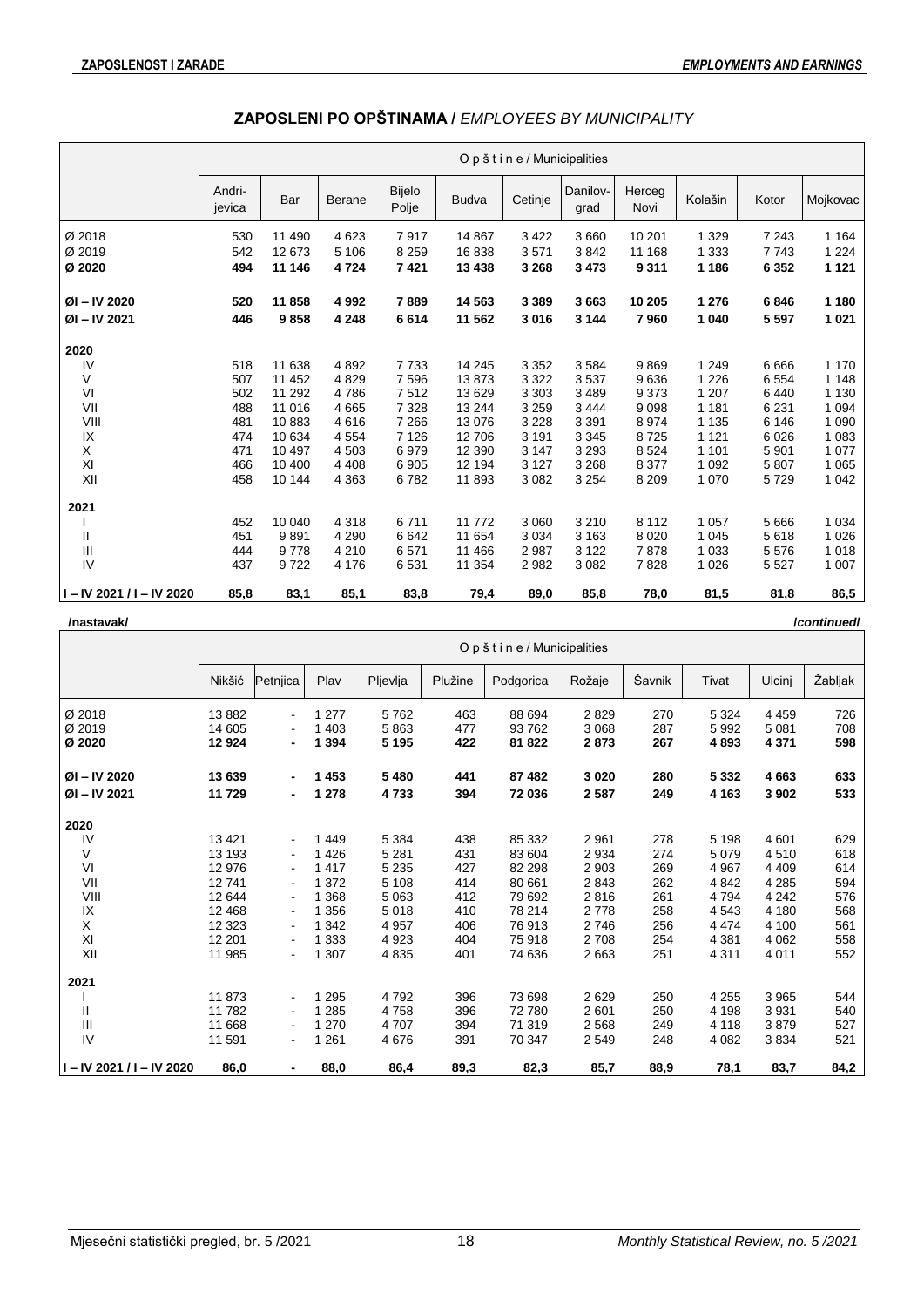|                                       |                                                      |                                                                      |                                                               | Stanje krajem perioda / Situation at the end of the period                |                                                  |                                                  |                                                            | U toku perioda / In the middle<br>of the period                      |
|---------------------------------------|------------------------------------------------------|----------------------------------------------------------------------|---------------------------------------------------------------|---------------------------------------------------------------------------|--------------------------------------------------|--------------------------------------------------|------------------------------------------------------------|----------------------------------------------------------------------|
|                                       | lica koja traže<br>zaposlenje $^{2)}$                | nezaposlena<br>lica koja prvi<br>put traže                           | nezaposlena<br>lica bez                                       | lica koja<br>primaju<br>novčanu                                           | nezaposlene žene<br>unemployed women             |                                                  | prijavilo se<br>za zapo-                                   | prestanak                                                            |
|                                       | ukupno<br>Persons<br>looking for job<br><b>Total</b> | zaposlenje<br>Unemployed<br>persons first<br>time looking<br>for job | kvalifikacija<br><b>Unqualified</b><br>unemployed<br>personsi | naknadu <sup>3</sup><br>Persons<br>receiving<br>unemployme-nt<br>benefits | Svega<br><b>Total</b>                            | bez kvali-<br>fikacija<br>Unqualified            | šljavanje <sup>4)</sup><br>Reported<br>for employ-<br>ment | vođenja<br>evidencije <sup>5)</sup><br>Records stopped<br>to be kept |
| Ø 2018<br>Ø 2019<br>Ø 2020            | 43 612<br>36 693<br>41 612                           | 17 566<br>14 911<br>16 351                                           | 15 3 23<br>13 693<br>14782                                    | 9591<br>12 3 68<br>12 623                                                 | 25 6 21<br>21 356<br>24 3 26                     | 9 2 1 7<br>8 2 3 0<br>8985                       | 2 2 1 1<br>2 0 3 2<br>2809                                 | 2917<br>2 2 9 1<br>1747                                              |
| $ØI - IV 2020$<br>$ØI - IV 2021$      | 36 767<br>52 852                                     | 14 507<br>20 698                                                     | 13718<br>18 682                                               | 12710<br>12 259                                                           | 21 3 28<br>30 965                                | 8 3 0 5<br>11 500                                | 2 3 9 6<br>3762                                            | 1677<br>1805                                                         |
| 2020<br>IV<br>V<br>VI<br>VII<br>VIII  | 40 361<br>42 194<br>41 890<br>42 367<br>43 065       | 15701<br>16 308<br>16 316<br>16 459<br>16 575                        | 14 636<br>15 099<br>15 116<br>15 0 72<br>15 211               | 12 166<br>12 105<br>12 260<br>12 575<br>13 143                            | 23 316<br>24 387<br>24 2 20<br>24 770<br>25 4 76 | 8830<br>9 1 2 3<br>9 1 4 2<br>9 1 4 9<br>9 2 8 0 | 4 9 4 1<br>2 9 0 1<br>3 0 0 6<br>2798<br>2681              | 220<br>953<br>2719<br>1 950<br>1 633                                 |
| IX<br>X<br>XI<br>XII<br>2021          | 43 383<br>44 881<br>47 053<br>47 509                 | 16 697<br>17849<br>18 958<br>19 0 29                                 | 15 214<br>15 374<br>15 625<br>15 807                          | 13 179<br>12 532<br>12513<br>12 3 33                                      | 25 7 28<br>26 400<br>27 679<br>27 944            | 9 2 8 6<br>9 3 8 3<br>9551<br>9686               | 2 5 6 7<br>4 4 6 1<br>3577<br>2 1 3 4                      | 2 102<br>2 1 9 7<br>1 2 8 5<br>1414                                  |
| Ш<br>Ш<br>IV<br>I-IV 2021 / I-IV 2020 | 47 257<br>52 437<br>55 283<br>56 431<br>143,7        | 18 2 21<br>20 582<br>21 790<br>22 197<br>142,7                       | 16 671<br>18 5 52<br>19538<br>19 967<br>136,2                 | 12 3 15<br>12 3 32<br>12 2 8 3<br>12 104<br>96,4                          | 27 750<br>30 687<br>32 365<br>33 057<br>145,2    | 10 200<br>11 409<br>12 047<br>12 3 45<br>138,5   | 2 1 7 2<br>5811<br>4 2 8 3<br>2782<br>157,0                | 3860<br>762<br>1 2 9 7<br>1 300<br>107,6                             |

## **NEZAPOSLENA LICA**1) **/ U***NEMPLOYED PERSONS* 1)

<sup>2)</sup> Shodno članu 5 Zakona o posredovanju pri zapošljavanju i pravima za vrijeme nezaposlenosti ("Sl,list RCG", br, 24/19 od 22.4.2019 )

 $^{\scriptscriptstyle 3)}$ Shodno članu 48 Zakona o posredovanju pri zapošljavanju i pravima za vijeme nezaposlenosti

4) Nezaposlene osobe koje su se tokom izvještajnog mjeseca prijavile na evidenciju Zavoda za zapošljavanje

5) Shodno članu 66 Zakona o posredovanju pri zapošljavanju i pravima za vijeme nezaposlenosti

1) IZVOR: Zavod za zapošljavanje Crne Gore *1) SOURCE: Employment Agency of Montenegro* 

*2)According to the article 5 Of the Law on Employment Mediation and Rights during Unemployment t ("Official Gazzete of RoM", No, 24/19 form 22.4.2019)*

*3) According to the Article 48 Of the Law on Employment Mediation and Rights during Unemployment*

*4) Unemployed persons who in the reference month reported to the records of the Employment Agency of Montenegro* 

*5) According to the Article 66 Of the Law on Employment Mediation and Rights during Unemployment*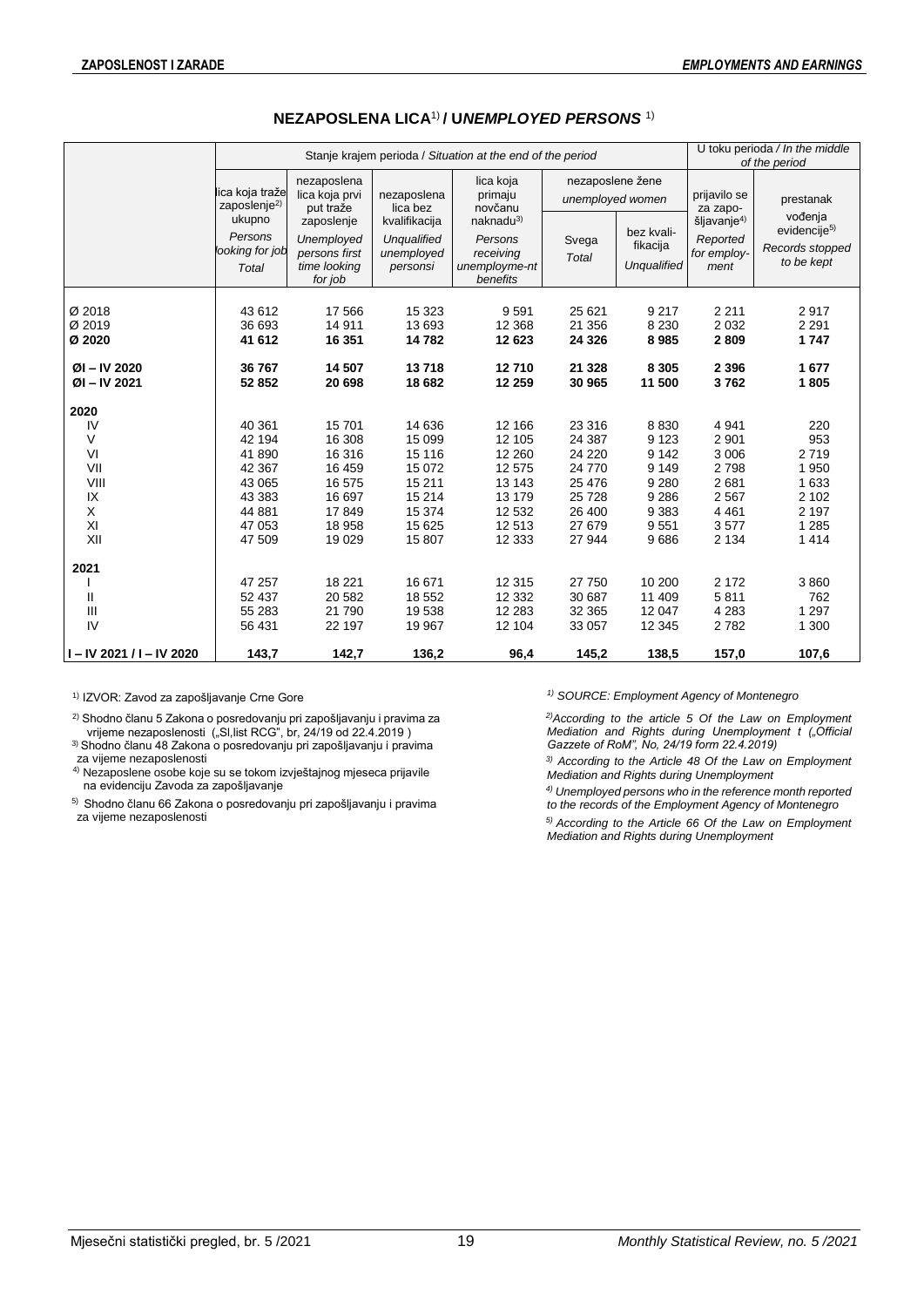## **PROSJEČNE ZARADE(BRUTO) PO SEKTORIMA DJELATNOSTI1)** *AVERAGE GROSS WAGES BY ACTIVITY SECTORS1)*

| u EUR                            |                        |                                                            |                                        |                                             |                                                                         | in EUR                                                                                                   |
|----------------------------------|------------------------|------------------------------------------------------------|----------------------------------------|---------------------------------------------|-------------------------------------------------------------------------|----------------------------------------------------------------------------------------------------------|
|                                  |                        |                                                            |                                        |                                             | PO SEKTORIMA / BY ACTIVITY SECTORS                                      |                                                                                                          |
| <b>Crna Gora</b><br>Montenegro   | Ukupno<br><b>Total</b> | poljoprivreda,<br>šumarstvo i<br>ribarstvo<br>Agriculture, | vađenje ruda i<br>kamena<br>Mining and | prerađivačka<br>industrija<br>Manufacturing | snabdijevanje električnom<br>energijom, gasom, parom i<br>klimatizacija | snabdijevanje vodom,<br>upravljanje otpadnim vodama,<br>kontrolisanje procesa<br>uklanjanja otpada i sl. |
|                                  |                        | forestry and<br>fishing                                    | quarrying                              |                                             | Electricity .Gas Steam and<br>air conditioning supply                   | Water supply, sewerage, waste<br>management and remediation<br>activities                                |
| Ø 2018                           | 766                    | 789                                                        | 1016                                   | 617                                         | 1 3 1 8                                                                 | 719                                                                                                      |
| Ø 2019                           | 773                    | 854                                                        | 1 0 1 0                                | 599                                         | 1 2 9 9                                                                 | 719                                                                                                      |
| Ø 2020                           | 783                    | 766                                                        | 1 0 5 0                                | 615                                         | 1 3 8 5                                                                 | 735                                                                                                      |
| $ØI - IV 2020$<br>$ØI - IV 2021$ | 784<br>789             | 825<br>641                                                 | 1 0 3 0<br>1 0 5 9                     | 626<br>584                                  | 1 3 4 8<br>1 3 7 4                                                      | 723<br>725                                                                                               |
| 2020                             |                        |                                                            |                                        |                                             |                                                                         |                                                                                                          |
| IV                               | 779                    | 816                                                        | 1 0 4 7                                | 623                                         | 1 3 5 7                                                                 | 716                                                                                                      |
| V                                | 773                    | 714                                                        | 1 0 5 3                                | 610                                         | 1 4 0 2                                                                 | 747                                                                                                      |
| VI                               | 787                    | 727                                                        | 1 0 5 6                                | 608                                         | 1 3 6 7                                                                 | 739                                                                                                      |
| VII                              | 778                    | 800                                                        | 1 0 5 1                                | 591                                         | 1413                                                                    | 746                                                                                                      |
| VIII                             | 782                    | 785                                                        | 1 0 6 3                                | 601                                         | 1 4 2 3                                                                 | 749                                                                                                      |
| IX                               | 783                    | 792                                                        | 1 0 6 5                                | 603                                         | 1 3 9 7                                                                 | 737                                                                                                      |
| X                                | 784                    | 740                                                        | 1 0 8 5                                | 610                                         | 1 3 9 0                                                                 | 739                                                                                                      |
| XI                               | 784                    | 665                                                        | 1 0 5 1                                | 621                                         | 1 4 0 9                                                                 | 726                                                                                                      |
| XII                              | 786                    | 672                                                        | 1 0 6 4                                | 629                                         | 1 4 2 6                                                                 | 746                                                                                                      |
| 2021                             |                        |                                                            |                                        |                                             |                                                                         |                                                                                                          |
|                                  | 791                    | 677                                                        | 1 0 6 5                                | 577                                         | 1441                                                                    | 742                                                                                                      |
| $\mathsf{II}$                    | 790                    | 645                                                        | 1 0 7 7                                | 573                                         | 1 3 4 2                                                                 | 726                                                                                                      |
| Ш                                | 785                    | 492                                                        | 1 0 4 9                                | 574                                         | 1 3 4 2                                                                 | 717                                                                                                      |
| IV                               | 790                    | 628                                                        | 1 0 4 6                                | 611                                         | 1 3 7 2                                                                 | 716                                                                                                      |
| $I - IV$ 2021 / I - IV 2020      | 100,6                  | 77,7                                                       | 102,8                                  | 93,3                                        | 101,9                                                                   | 100,3                                                                                                    |

| /nastavak/                   |                                          |                                                                                                                                                               |                                                          |                                                                                       |                                                                    |                                                                                              | /continued/                                               |
|------------------------------|------------------------------------------|---------------------------------------------------------------------------------------------------------------------------------------------------------------|----------------------------------------------------------|---------------------------------------------------------------------------------------|--------------------------------------------------------------------|----------------------------------------------------------------------------------------------|-----------------------------------------------------------|
|                              |                                          |                                                                                                                                                               |                                                          | PO SEKTORIMA / BY ACTIVITY SECTORS                                                    |                                                                    |                                                                                              |                                                           |
|                              | građevi-<br>narstvo<br>Construc-<br>tion | trgovina na veliko i<br>malo, popravka<br>motornih vozila i<br>motocikala<br>Wholesale and retail<br>trade, repair of motor<br>vehicles and motor<br>recycles | saobraćaj i<br>skladištenje<br>Transport,<br>and storage | usluge<br>smještaja i<br>ishrane<br>Accomodation<br>and food<br>service<br>activities | informisanje i<br>komunikacije<br>Information and<br>communication | finansijske<br>djelatnosti i<br>djelatnosti<br>osiguranja<br>Financial and<br>insurance act. | poslovanje s<br>nekretninama<br>Real estate<br>activities |
| Ø 2018<br>Ø 2019<br>Ø 2020   | 684<br>667<br>664                        | 547<br>569<br>573                                                                                                                                             | 818<br>835<br>797                                        | 621<br>642<br>589                                                                     | 1 0 6 3<br>1 1 0 5<br>1 0 4 7                                      | 1 503<br>1512<br>1 4 3 8                                                                     | 1 0 1 3<br>1 1 2 4<br>1 0 3 6                             |
| ØI-IV 2020<br>$ØI - IV 2021$ | 653<br>694                               | 583<br>584                                                                                                                                                    | 814<br>770                                               | 629<br>570                                                                            | 1 0 4 5<br>1 0 3 5                                                 | 1455<br>1 4 4 9                                                                              | 1 1 3 2<br>959                                            |
| 2020                         |                                          |                                                                                                                                                               |                                                          |                                                                                       |                                                                    |                                                                                              |                                                           |
| IV                           | 630                                      | 582                                                                                                                                                           | 796                                                      | 549                                                                                   | 1 0 2 3                                                            | 1 4 2 9                                                                                      | 1 0 9 1                                                   |
| V                            | 656                                      | 566                                                                                                                                                           | 751                                                      | 518                                                                                   | 1 0 6 4                                                            | 1 4 8 3                                                                                      | 922                                                       |
| VI                           | 671                                      | 571                                                                                                                                                           | 758                                                      | 522                                                                                   | 1 0 5 3                                                            | 1 4 2 1                                                                                      | 929                                                       |
| VII                          | 666                                      | 568                                                                                                                                                           | 794                                                      | 582                                                                                   | 1 0 5 5                                                            | 1 4 2 0                                                                                      | 986                                                       |
| VIII                         | 663                                      | 569                                                                                                                                                           | 801                                                      | 587                                                                                   | 1 0 4 4                                                            | 1416                                                                                         | 1 0 3 1                                                   |
| IX                           | 680                                      | 564                                                                                                                                                           | 806                                                      | 583                                                                                   | 1 0 3 9                                                            | 1 4 1 0                                                                                      | 1 0 3 1                                                   |
| X<br>XI                      | 676<br>666                               | 564<br>567                                                                                                                                                    | 823<br>783                                               | 581<br>588                                                                            | 1 0 4 2<br>1 0 3 9                                                 | 1426<br>1 409                                                                                | 1 0 6 0                                                   |
| XII                          | 687                                      | 579                                                                                                                                                           | 789                                                      | 589                                                                                   | 1 0 4 4                                                            | 1 4 5 4                                                                                      | 991<br>970                                                |
| 2021                         |                                          |                                                                                                                                                               |                                                          |                                                                                       |                                                                    |                                                                                              |                                                           |
|                              | 715                                      | 586                                                                                                                                                           | 788                                                      | 578                                                                                   | 1 0 5 2                                                            | 1 457                                                                                        | 942                                                       |
| Ш                            | 693                                      | 588                                                                                                                                                           | 788                                                      | 568                                                                                   | 1 0 3 5                                                            | 1 4 4 7                                                                                      | 967                                                       |
| $\mathbf{III}$               | 681                                      | 581                                                                                                                                                           | 748                                                      | 563                                                                                   | 1 0 2 1                                                            | 1 4 3 9                                                                                      | 977                                                       |
| IV                           | 688                                      | 582                                                                                                                                                           | 755                                                      | 570                                                                                   | 1 0 3 2                                                            | 1 4 5 3                                                                                      | 951                                                       |
| II-IV 2021 / I-IV 2020       | 106,3                                    | 100,2                                                                                                                                                         | 94,6                                                     | 90,6                                                                                  | 99,0                                                               | 99,6                                                                                         | 84,7                                                      |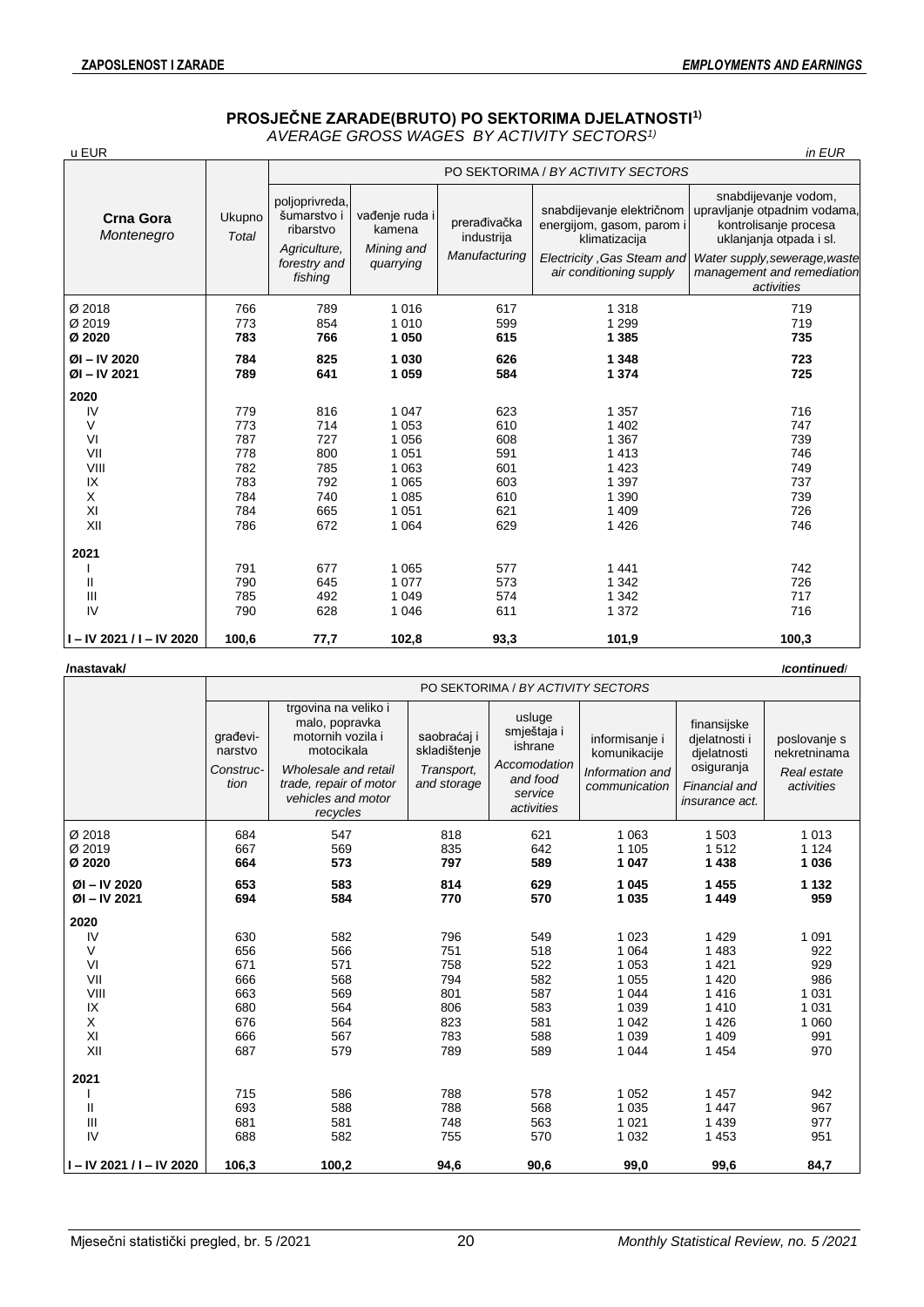## **PROSJEČNE ZARADE (BRUTO) PO SEKTORIMA DJELATNOSTI, U EUR** *AVERAGE GROSS WAGES BY ACTIVITY SECTORS, IN EUR*

| /nastavak/                       |                                                                                                               |                                                                                                              |                                                                                                                                          |                          |                                                                                        |                                                                                  | /continued                                                   |  |  |  |
|----------------------------------|---------------------------------------------------------------------------------------------------------------|--------------------------------------------------------------------------------------------------------------|------------------------------------------------------------------------------------------------------------------------------------------|--------------------------|----------------------------------------------------------------------------------------|----------------------------------------------------------------------------------|--------------------------------------------------------------|--|--|--|
|                                  |                                                                                                               | PO SEKTORIMA / BY ACTIVITY SECTORS                                                                           |                                                                                                                                          |                          |                                                                                        |                                                                                  |                                                              |  |  |  |
| <b>Crna Gora</b><br>Montenegro   | stručne,<br>naučne i<br>tehničke<br>djelatnosti<br>Professional,<br>scientific and<br>technical<br>activities | administrativne<br>i pomoćne<br>uslužne<br>dielatnosti<br>Administrative<br>and support<br>service activitie | državna uprava i<br>odbrana,<br>obavezno soc.<br>osiguranje<br>Public<br>administration<br>and defence.<br>compulsory<br>social security | obrazovanje<br>Education | zdravstvena i<br>socijalna<br>zaštita<br>Human health<br>and social<br>work activities | umjetnost,<br>zabava i<br>rekreacija<br>Arts,<br>Entertainment<br>and recreation | ostale uslužne<br>djelatnosti<br>Other service<br>activities |  |  |  |
| Ø 2018                           | 668                                                                                                           | 508                                                                                                          | 887                                                                                                                                      | 732                      | 822                                                                                    | 648                                                                              | 663                                                          |  |  |  |
| Ø 2019                           | 655                                                                                                           | 524                                                                                                          | 910                                                                                                                                      | 746                      | 833                                                                                    | 645                                                                              | 726                                                          |  |  |  |
| Ø 2020                           | 699                                                                                                           | 526                                                                                                          | 902                                                                                                                                      | 806                      | 937                                                                                    | 623                                                                              | 680                                                          |  |  |  |
| $ØI - IV 2020$<br>$ØI - IV 2021$ | 706<br>677                                                                                                    | 547<br>521                                                                                                   | 902<br>891                                                                                                                               | 795<br>822               | 902<br>961                                                                             | 647<br>625                                                                       | 718<br>665                                                   |  |  |  |
| 2020                             |                                                                                                               |                                                                                                              |                                                                                                                                          |                          |                                                                                        |                                                                                  |                                                              |  |  |  |
| IV                               | 689                                                                                                           | 532                                                                                                          | 887                                                                                                                                      | 796                      | 978                                                                                    | 629                                                                              | 703                                                          |  |  |  |
| V                                | 675                                                                                                           | 521                                                                                                          | 879                                                                                                                                      | 801                      | 966                                                                                    | 604                                                                              | 718                                                          |  |  |  |
| VI                               | 681                                                                                                           | 525                                                                                                          | 932                                                                                                                                      | 839                      | 964                                                                                    | 615                                                                              | 689                                                          |  |  |  |
| VII                              | 704                                                                                                           | 501                                                                                                          | 899                                                                                                                                      | 799                      | 963                                                                                    | 618                                                                              | 662                                                          |  |  |  |
| VIII                             | 704                                                                                                           | 524                                                                                                          | 908                                                                                                                                      | 813                      | 948                                                                                    | 614                                                                              | 656                                                          |  |  |  |
| IX                               | 700                                                                                                           | 517                                                                                                          | 907                                                                                                                                      | 821                      | 951                                                                                    | 602                                                                              | 656                                                          |  |  |  |
| X                                | 703                                                                                                           | 510                                                                                                          | 905                                                                                                                                      | 804                      | 953                                                                                    | 611                                                                              | 627                                                          |  |  |  |
| XI                               | 701                                                                                                           | 510                                                                                                          | 897                                                                                                                                      | 813                      | 953                                                                                    | 607                                                                              | 633                                                          |  |  |  |
| XII                              | 701                                                                                                           | 504                                                                                                          | 894                                                                                                                                      | 811                      | 942                                                                                    | 612                                                                              | 651                                                          |  |  |  |
| 2021                             |                                                                                                               |                                                                                                              |                                                                                                                                          |                          |                                                                                        |                                                                                  |                                                              |  |  |  |
|                                  | 719                                                                                                           | 526                                                                                                          | 884                                                                                                                                      | 816                      | 952                                                                                    | 629                                                                              | 660                                                          |  |  |  |
| Ш                                | 669                                                                                                           | 528                                                                                                          | 893                                                                                                                                      | 824                      | 953                                                                                    | 629                                                                              | 652                                                          |  |  |  |
| Ш                                | 667                                                                                                           | 519                                                                                                          | 890                                                                                                                                      | 825                      | 964                                                                                    | 620                                                                              | 675                                                          |  |  |  |
| IV                               | 665                                                                                                           | 512                                                                                                          | 894                                                                                                                                      | 823                      | 976                                                                                    | 622                                                                              | 675                                                          |  |  |  |
| I – IV 2021 / I – IV 2020        | 95,9                                                                                                          | 95,2                                                                                                         | 98,8                                                                                                                                     | 103,4                    | 106,5                                                                                  | 96,6                                                                             | 92,6                                                         |  |  |  |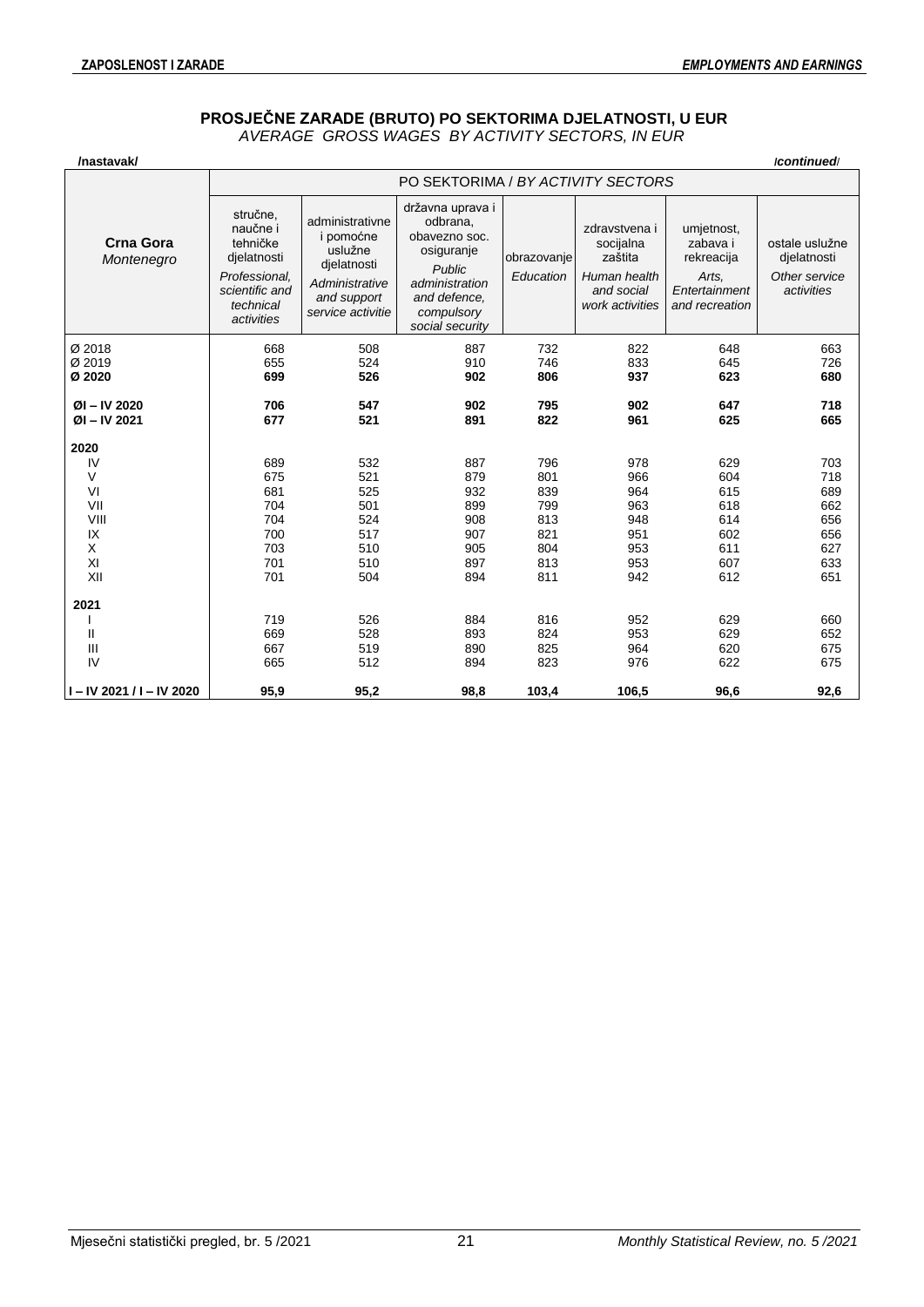## **PROSJEČNE ZARADE BEZ POREZA I DOPRINOSA (NETO) PO SEKTORIMA DJELATNOSTI**  *AVERAGE WAGES WITHOUT TAXES AND CONTRIBUTIONS (NET) BY ACTIVITY SECTOR*

| u EUR                            |                 |                                                                                      |                                                     |                                             |                                                                                                                                  | in EUR                                                                                                                                                                                  |
|----------------------------------|-----------------|--------------------------------------------------------------------------------------|-----------------------------------------------------|---------------------------------------------|----------------------------------------------------------------------------------------------------------------------------------|-----------------------------------------------------------------------------------------------------------------------------------------------------------------------------------------|
|                                  |                 |                                                                                      |                                                     |                                             | PO SEKTORIMA / BY ACTIVITY SECTORS                                                                                               |                                                                                                                                                                                         |
| <b>Crna Gora</b><br>Montenegro   | Ukupno<br>Total | poljoprivreda<br>šumarstvo i<br>ribarstvo<br>Agriculture,<br>forestry and<br>fishing | vađenje ruda i<br>kamena<br>Mining and<br>quarrying | prerađivačka<br>industrija<br>Manufacturing | snabdijevanje električnom<br>energijom, gasom, parom i<br>klimatizacija<br>Electricity, Gas Steam and<br>air conditioning supply | snabdijevanje vodom,<br>upravljanje otpadnim vodama<br>kontrolisanje procesa<br>uklanjanja otpada i sl.<br>Water<br>supply, sewerage, waste<br>management and<br>remediation activities |
| Ø 2018                           | 511             | 540                                                                                  | 675                                                 | 411                                         | 869                                                                                                                              | 479                                                                                                                                                                                     |
| Ø 2019                           | 515             | 580                                                                                  | 672                                                 | 399                                         | 858                                                                                                                              | 480                                                                                                                                                                                     |
| Ø 2020                           | 524             | 521                                                                                  | 703                                                 | 412                                         | 916                                                                                                                              | 492                                                                                                                                                                                     |
| $ØI - IV 2020$<br>$ØI - IV 2021$ | 523<br>529      | 560<br>435                                                                           | 687<br>709                                          | 420<br>391                                  | 887<br>918                                                                                                                       | 484<br>487                                                                                                                                                                              |
| 2020                             |                 |                                                                                      |                                                     |                                             |                                                                                                                                  |                                                                                                                                                                                         |
| IV                               | 521             | 555                                                                                  | 700                                                 | 418                                         | 895                                                                                                                              | 480                                                                                                                                                                                     |
| V                                | 518             | 487                                                                                  | 705                                                 | 409                                         | 925                                                                                                                              | 499                                                                                                                                                                                     |
| VI                               | 527             | 495                                                                                  | 707                                                 | 408                                         | 905                                                                                                                              | 494                                                                                                                                                                                     |
| VII                              | 521             | 545                                                                                  | 704                                                 | 396                                         | 937                                                                                                                              | 499                                                                                                                                                                                     |
| VIII                             | 523             | 536                                                                                  | 713                                                 | 403                                         | 944                                                                                                                              | 501                                                                                                                                                                                     |
| IX                               | 524             | 539                                                                                  | 715                                                 | 404                                         | 928                                                                                                                              | 494                                                                                                                                                                                     |
| Χ                                | 525             | 505                                                                                  | 727                                                 | 409                                         | 923                                                                                                                              | 495                                                                                                                                                                                     |
| XI                               | 525             | 454                                                                                  | 705                                                 | 417                                         | 935                                                                                                                              | 486                                                                                                                                                                                     |
| XII                              | 527             | 459                                                                                  | 713                                                 | 422                                         | 947                                                                                                                              | 501                                                                                                                                                                                     |
| 2021                             |                 |                                                                                      |                                                     |                                             |                                                                                                                                  |                                                                                                                                                                                         |
|                                  | 530             | 461                                                                                  | 714                                                 | 386                                         | 959                                                                                                                              | 498                                                                                                                                                                                     |
| Ш                                | 529             | 438                                                                                  | 720                                                 | 383                                         | 896                                                                                                                              | 488                                                                                                                                                                                     |
| III                              | 526             | 333                                                                                  | 702                                                 | 384                                         | 899                                                                                                                              | 482                                                                                                                                                                                     |
| IV                               | 529             | 425                                                                                  | 701                                                 | 409                                         | 919                                                                                                                              | 480                                                                                                                                                                                     |
| I-IV 2021 / I-IV 2020            | 101,1           | 77,7                                                                                 | 103,2                                               | 93,1                                        | 103,5                                                                                                                            | 100,6                                                                                                                                                                                   |

#### **/nastavak/ /***continued*/

|                                | PO SEKTORIMA / BY ACTIVITY SECTORS       |                                                                                                                                                               |                                                          |                                                                                       |                                                                    |                                                                                                     |                                                           |  |  |  |
|--------------------------------|------------------------------------------|---------------------------------------------------------------------------------------------------------------------------------------------------------------|----------------------------------------------------------|---------------------------------------------------------------------------------------|--------------------------------------------------------------------|-----------------------------------------------------------------------------------------------------|-----------------------------------------------------------|--|--|--|
| <b>Crna Gora</b><br>Montenegro | građevi-<br>narstvo<br>Construc-<br>tion | trgovina na veliko i<br>malo, popravka<br>motornih vozila i<br>motocikala<br>Wholesale and retail<br>trade, repair of motor<br>vehicles and motor<br>recycles | saobraćaj i<br>skladištenje<br>Transport,<br>and storage | usluge<br>smještaja i<br>ishrane<br>Accomodation<br>and food<br>service<br>activities | informisanje i<br>komunikacije<br>Information and<br>communication | finansijske<br>dielatnosti i<br>djelatnosti<br>osiguranja<br>Financial and<br><i>insurance act.</i> | poslovanje s<br>nekretninama<br>Real estate<br>activities |  |  |  |
| Ø 2018                         | 457                                      | 366                                                                                                                                                           | 546                                                      | 415                                                                                   | 703                                                                | 994                                                                                                 | 673                                                       |  |  |  |
| Ø 2019                         | 447                                      | 381                                                                                                                                                           | 557                                                      | 429                                                                                   | 732                                                                | 1 0 0 0                                                                                             | 748                                                       |  |  |  |
| Ø 2020                         | 446                                      | 384                                                                                                                                                           | 533                                                      | 392                                                                                   | 697                                                                | 960                                                                                                 | 694                                                       |  |  |  |
| $ØI - IV 2020$                 | 438                                      | 391                                                                                                                                                           | 544                                                      | 419                                                                                   | 693                                                                | 966                                                                                                 | 758                                                       |  |  |  |
| $ØI - IV 2021$                 | 466                                      | 392                                                                                                                                                           | 516                                                      | 378                                                                                   | 694                                                                | 972                                                                                                 | 643                                                       |  |  |  |
| 2020                           |                                          |                                                                                                                                                               |                                                          |                                                                                       |                                                                    |                                                                                                     |                                                           |  |  |  |
| IV                             | 423                                      | 390                                                                                                                                                           | 534                                                      | 366                                                                                   | 680                                                                | 952                                                                                                 | 731                                                       |  |  |  |
| V                              | 441                                      | 380                                                                                                                                                           | 504                                                      | 345                                                                                   | 709                                                                | 990                                                                                                 | 618                                                       |  |  |  |
| VI                             | 451                                      | 383                                                                                                                                                           | 509                                                      | 348                                                                                   | 701                                                                | 951                                                                                                 | 622                                                       |  |  |  |
| VII                            | 448                                      | 381                                                                                                                                                           | 532                                                      | 387                                                                                   | 702                                                                | 951                                                                                                 | 661                                                       |  |  |  |
| VIII                           | 445                                      | 381                                                                                                                                                           | 536                                                      | 390                                                                                   | 696                                                                | 950                                                                                                 | 691                                                       |  |  |  |
| IX                             | 457                                      | 378                                                                                                                                                           | 540                                                      | 387                                                                                   | 693                                                                | 946                                                                                                 | 691                                                       |  |  |  |
| X                              | 454                                      | 378                                                                                                                                                           | 552                                                      | 387                                                                                   | 696                                                                | 954                                                                                                 | 710                                                       |  |  |  |
| XI                             | 447                                      | 380                                                                                                                                                           | 525                                                      | 391                                                                                   | 693                                                                | 943                                                                                                 | 664                                                       |  |  |  |
| XII                            | 461                                      | 388                                                                                                                                                           | 527                                                      | 392                                                                                   | 697                                                                | 976                                                                                                 | 651                                                       |  |  |  |
| 2021                           |                                          |                                                                                                                                                               |                                                          |                                                                                       |                                                                    |                                                                                                     |                                                           |  |  |  |
|                                | 480                                      | 393                                                                                                                                                           | 528                                                      | 383                                                                                   | 705                                                                | 978                                                                                                 | 631                                                       |  |  |  |
| Ш                              | 466                                      | 394                                                                                                                                                           | 528                                                      | 377                                                                                   | 694                                                                | 971                                                                                                 | 648                                                       |  |  |  |
| $\mathbf{III}$                 | 458                                      | 390                                                                                                                                                           | 502                                                      | 373                                                                                   | 685                                                                | 965                                                                                                 | 655                                                       |  |  |  |
| IV                             | 462                                      | 391                                                                                                                                                           | 507                                                      | 378                                                                                   | 692                                                                | 975                                                                                                 | 637                                                       |  |  |  |
| I-IV 2021 / I-IV 2020          | 106,4                                    | 100,3                                                                                                                                                         | 94,9                                                     | 90,2                                                                                  | 100,1                                                              | 100,6                                                                                               | 84,8                                                      |  |  |  |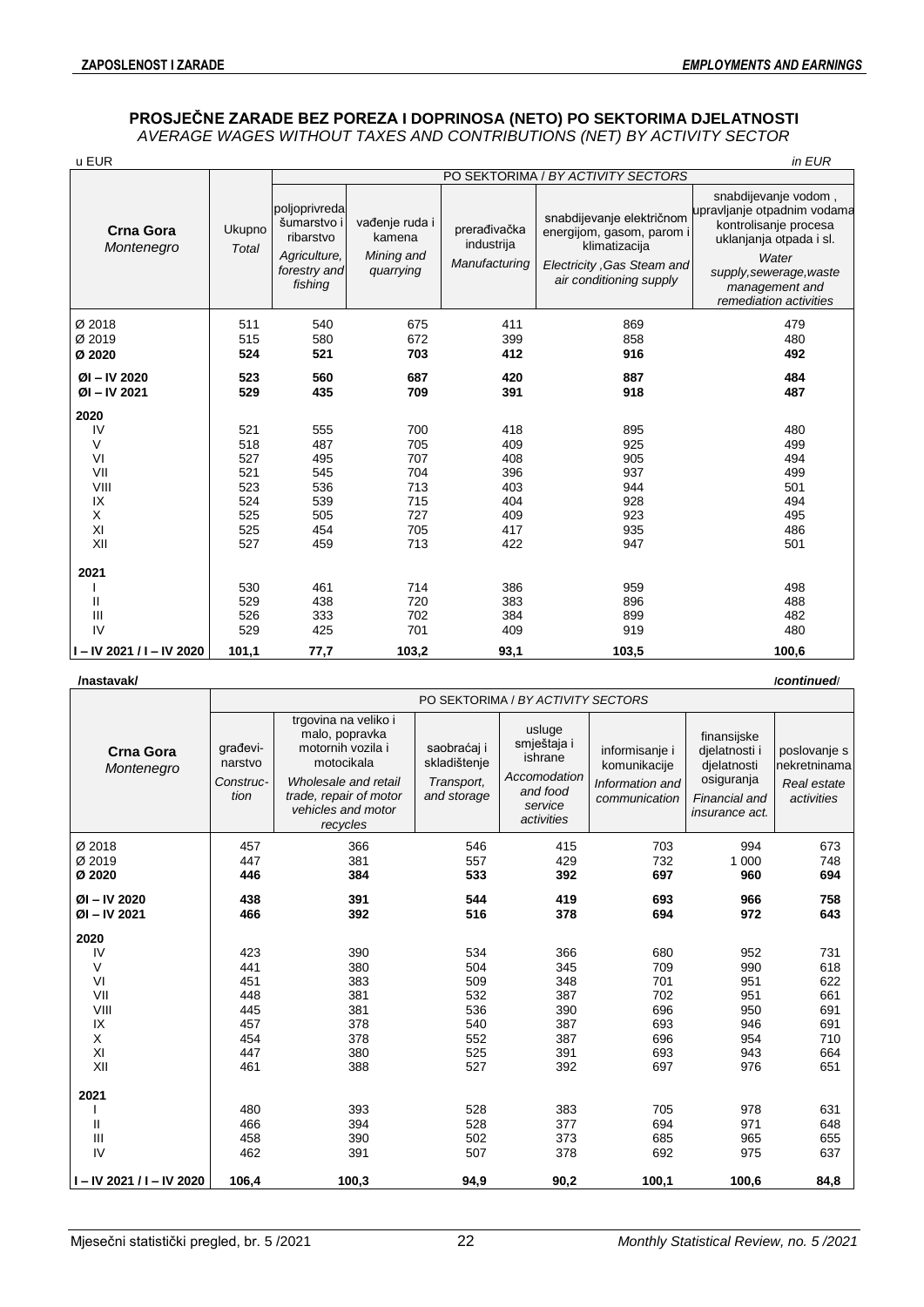# **PROSJEČNE ZARADE BEZ POREZA I DOPRINOSA (NETO) PO SEKTORIMA DJELATNOSTI, U EUR**

*AVERAGE WAGES WITHOUT TAXES AND CONTRIBUTIONS (NET) BY ACTIVITY SECTOR, IN EUR*

| /nastavak/                       |                                                                                                               |                                                                                                              |                                                                                                                                          |                          |                                                                                        |                                                                                  | /continued                                                   |
|----------------------------------|---------------------------------------------------------------------------------------------------------------|--------------------------------------------------------------------------------------------------------------|------------------------------------------------------------------------------------------------------------------------------------------|--------------------------|----------------------------------------------------------------------------------------|----------------------------------------------------------------------------------|--------------------------------------------------------------|
|                                  |                                                                                                               |                                                                                                              | PO SEKTORIMA / BY ACTIVITY SECTORS                                                                                                       |                          |                                                                                        |                                                                                  |                                                              |
|                                  | stručne,<br>naučne i<br>tehničke<br>djelatnosti<br>Professional,<br>scientific and<br>technical<br>activities | administrativne<br>i pomoćne<br>uslužne<br>djelatnosti<br>Administrative<br>and support<br>service activitie | državna uprava i<br>odbrana,<br>obavezno soc.<br>osiguranje<br>Public<br>administration<br>and defence.<br>compulsory<br>social security | obrazovanje<br>Education | zdravstvena i<br>socijalna<br>zaštita<br>Human health<br>and social<br>work activities | umjetnost,<br>zabava i<br>rekreacija<br>Arts.<br>Entertainment<br>and recreation | ostale uslužne<br>djelatnosti<br>Other service<br>activities |
| Ø 2018                           | 445                                                                                                           | 341                                                                                                          | 589                                                                                                                                      | 489                      | 553                                                                                    | 431                                                                              | 444                                                          |
| Ø 2019<br>Ø 2020                 | 437<br>468                                                                                                    | 352<br>354                                                                                                   | 603<br>601                                                                                                                               | 498<br>540               | 559<br>630                                                                             | 427<br>414                                                                       | 484<br>453                                                   |
|                                  |                                                                                                               |                                                                                                              |                                                                                                                                          |                          |                                                                                        |                                                                                  |                                                              |
| $ØI - IV 2020$<br>$ØI - IV 2021$ | 472<br>453                                                                                                    | 367<br>350                                                                                                   | 598<br>596                                                                                                                               | 531<br>550               | 605<br>647                                                                             | 429<br>418                                                                       | 478<br>444                                                   |
|                                  |                                                                                                               |                                                                                                              |                                                                                                                                          |                          |                                                                                        |                                                                                  |                                                              |
| 2020<br>IV                       | 461                                                                                                           | 358                                                                                                          | 590                                                                                                                                      | 533                      | 656                                                                                    | 417                                                                              | 468                                                          |
| V                                | 451                                                                                                           | 350                                                                                                          | 587                                                                                                                                      | 536                      | 649                                                                                    | 401                                                                              | 479                                                          |
| VI                               | 455                                                                                                           | 353                                                                                                          | 623                                                                                                                                      | 562                      | 647                                                                                    | 409                                                                              | 459                                                          |
| VII                              | 470                                                                                                           | 337                                                                                                          | 601                                                                                                                                      | 535                      | 646                                                                                    | 412                                                                              | 441                                                          |
| VIII                             | 471                                                                                                           | 352                                                                                                          | 606                                                                                                                                      | 545                      | 637                                                                                    | 409                                                                              | 437                                                          |
| IX                               | 470                                                                                                           | 347                                                                                                          | 606                                                                                                                                      | 550                      | 640                                                                                    | 401                                                                              | 437                                                          |
| X                                | 471                                                                                                           | 343                                                                                                          | 604                                                                                                                                      | 539                      | 643                                                                                    | 407                                                                              | 418                                                          |
| XI                               | 468                                                                                                           | 343                                                                                                          | 598                                                                                                                                      | 545                      | 645                                                                                    | 404                                                                              | 422                                                          |
| XII                              | 470                                                                                                           | 339                                                                                                          | 597                                                                                                                                      | 543                      | 636                                                                                    | 407                                                                              | 433                                                          |
| 2021                             |                                                                                                               |                                                                                                              |                                                                                                                                          |                          |                                                                                        |                                                                                  |                                                              |
|                                  | 481                                                                                                           | 353                                                                                                          | 591                                                                                                                                      | 546                      | 641                                                                                    | 419                                                                              | 440                                                          |
| Ш                                | 447                                                                                                           | 354                                                                                                          | 597                                                                                                                                      | 552                      | 642                                                                                    | 421                                                                              | 435                                                          |
| III                              | 446                                                                                                           | 348                                                                                                          | 596                                                                                                                                      | 552                      | 649                                                                                    | 416                                                                              | 450                                                          |
| IV                               | 445                                                                                                           | 344                                                                                                          | 598                                                                                                                                      | 551                      | 654                                                                                    | 417                                                                              | 451                                                          |
| $I - IV$ 2021 / I - IV 2020      | 96,0                                                                                                          | 95,4                                                                                                         | 99,7                                                                                                                                     | 103,6                    | 106,9                                                                                  | 97,4                                                                             | 92,9                                                         |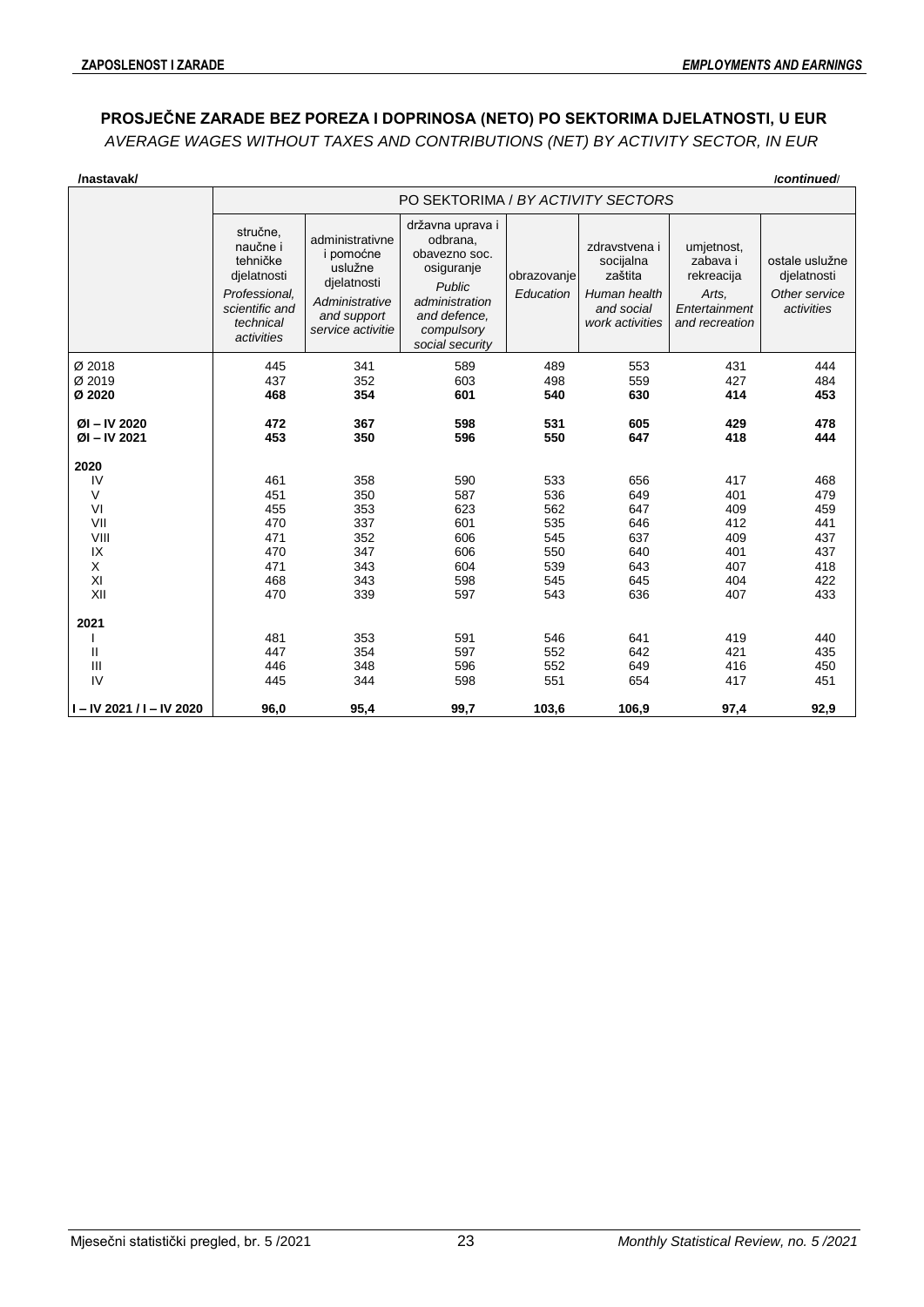# **INDEKSI PROSJEČNIH ZARADA (BRUTO) PO SEKTORIMA DJELATNOSTI**

*INDICES OF AVERAGE GROSS WAGES BY ACTIVITY SECTOR*

| u EUR<br>Ukupno<br>Crna Gora<br>Montenegro<br>Total                            |                                                                                    | Ø 2020=100                                                                                       |                                                                                                |                                                                                                 |                                                                                                                                  |                                                                                                                                                                                         |  |  |  |  |  |  |  |  |
|--------------------------------------------------------------------------------|------------------------------------------------------------------------------------|--------------------------------------------------------------------------------------------------|------------------------------------------------------------------------------------------------|-------------------------------------------------------------------------------------------------|----------------------------------------------------------------------------------------------------------------------------------|-----------------------------------------------------------------------------------------------------------------------------------------------------------------------------------------|--|--|--|--|--|--|--|--|
|                                                                                |                                                                                    |                                                                                                  |                                                                                                |                                                                                                 |                                                                                                                                  | in EUR                                                                                                                                                                                  |  |  |  |  |  |  |  |  |
|                                                                                |                                                                                    |                                                                                                  |                                                                                                |                                                                                                 | PO SEKTORIMA / BY ACTIVITY SECTORS                                                                                               |                                                                                                                                                                                         |  |  |  |  |  |  |  |  |
|                                                                                |                                                                                    | poljoprivreda,<br>šumarstvo i<br>ribarstvo<br>Agriculture,<br>forestry and<br>fishing            | vađenje ruda i<br>kamena<br>Mining and<br>quarrying                                            | prerađivačka<br>industrija<br>Manufacturing                                                     | snabdijevanje električnom<br>energijom, gasom, parom i<br>klimatizacija<br>Electricity, Gas Steam and<br>air conditioning supply | snabdijevanje vodom,<br>upravljanje otpadnim vodama<br>kontrolisanje procesa<br>uklanjanja otpada i sl.<br>Water<br>supply, sewerage, waste<br>management and<br>remediation activities |  |  |  |  |  |  |  |  |
| Ø 2018<br>Ø 2019<br>Ø 2020                                                     | 97,8<br>98,7<br>100,0                                                              | 103,0<br>111,5<br>100,0                                                                          | 96,8<br>96,2<br>100,0                                                                          | 100,3<br>97,4<br>100,0                                                                          | 95,2<br>93,8<br>100,0                                                                                                            | 97,8<br>97,8<br>100,0                                                                                                                                                                   |  |  |  |  |  |  |  |  |
| $ØI - IV 2020$<br>$ØI - IV 2021$                                               | 100,1<br>100,8                                                                     | 107,7<br>83,7                                                                                    | 98,1<br>100,9                                                                                  | 101,8<br>95,0                                                                                   | 97,3<br>99,2                                                                                                                     | 98,4<br>98,6                                                                                                                                                                            |  |  |  |  |  |  |  |  |
| 2020<br>IV<br>V<br>VI<br>VII<br>VIII<br>IX<br>X<br>XI<br>XII<br>2021<br>Ш<br>Ш | 99,5<br>98,7<br>100,5<br>99,4<br>99,9<br>100,0<br>100,1<br>100,1<br>100,4<br>101,0 | 106,5<br>93,2<br>94,9<br>104,4<br>102,5<br>103,4<br>96,6<br>86,8<br>87,7<br>88,4<br>84,2<br>64,2 | 99,7<br>100,3<br>100,6<br>100,1<br>101,2<br>101,4<br>103,3<br>100,1<br>101,3<br>101,4<br>102,6 | 101,3<br>99,2<br>98,9<br>96,1<br>97,7<br>98,0<br>99,2<br>101,0<br>102,3<br>93,8<br>93,2<br>93,3 | 98,0<br>101,2<br>98,7<br>102,0<br>102,7<br>100,9<br>100,4<br>101,7<br>103,0<br>104,0<br>96,9<br>96,9                             | 97,4<br>101,6<br>100,5<br>101,5<br>101,9<br>100,3<br>100,5<br>98,8<br>101,5<br>101,0<br>98,8<br>97,6                                                                                    |  |  |  |  |  |  |  |  |
| IV<br>100,9<br>$I - IV 2021 / I - IV 2020$<br>100,6                            | 100,9<br>100,3                                                                     |                                                                                                  | 99,9                                                                                           |                                                                                                 |                                                                                                                                  |                                                                                                                                                                                         |  |  |  |  |  |  |  |  |

**/nastavak/ /***continued*/

|                                  | PO SEKTORIMA / BY ACTIVITY SECTORS                                                                                                                                                                        |                       |                                                                                                                                                   |                         |                                                                    |                                                                                                   |                                                           |  |  |  |  |  |
|----------------------------------|-----------------------------------------------------------------------------------------------------------------------------------------------------------------------------------------------------------|-----------------------|---------------------------------------------------------------------------------------------------------------------------------------------------|-------------------------|--------------------------------------------------------------------|---------------------------------------------------------------------------------------------------|-----------------------------------------------------------|--|--|--|--|--|
|                                  | trgovina na veliko i<br>malo, popravka<br>motornih vozila i<br>građevi-<br>motocikala<br>narstvo<br>Wholesale and retail<br>Construc-<br>tion<br>trade, repair of motor<br>vehicles and motor<br>recycles |                       | usluge<br>smještaja i<br>saobraćaj i<br>ishrane<br>skladištenje<br>Accomodation<br>Transport,<br>and food<br>and storage<br>service<br>activities |                         | informisanje i<br>komunikacije<br>Information and<br>communication | finansijske<br>djelatnosti i<br>djelatnosti<br>osiguranja<br>Financial and<br>insurance<br>activ, | poslovanje s<br>nekretninama<br>Real estate<br>activities |  |  |  |  |  |
| Ø 2018<br>Ø 2019<br>Ø 2020       | 103,0<br>100,5<br>100,0                                                                                                                                                                                   | 95,5<br>99,3<br>100,0 | 102,6<br>104,8<br>100,0                                                                                                                           | 105,4<br>109,0<br>100,0 | 101,5<br>105,5<br>100,0                                            | 104,5<br>105,1<br>100,0                                                                           | 97,8<br>108,5<br>100,0                                    |  |  |  |  |  |
| $ØI - IV 2020$<br>$ØI - IV 2021$ | 98,3<br>104,5                                                                                                                                                                                             | 101,7<br>101,9        | 102,1<br>96,6                                                                                                                                     | 106,8<br>96,8           | 99,8<br>98,9                                                       | 101,2<br>100,8                                                                                    | 109,3<br>92,6                                             |  |  |  |  |  |
| 2020                             |                                                                                                                                                                                                           |                       |                                                                                                                                                   |                         |                                                                    |                                                                                                   |                                                           |  |  |  |  |  |
| IV                               | 94,9                                                                                                                                                                                                      | 101,6                 | 99,9                                                                                                                                              | 93,2                    | 97,7                                                               | 99,4                                                                                              | 105,3                                                     |  |  |  |  |  |
| V                                | 98,8                                                                                                                                                                                                      | 98,8                  | 94,2                                                                                                                                              | 87,9                    | 101,6                                                              | 103,1                                                                                             | 89,0                                                      |  |  |  |  |  |
| VI                               | 101,1                                                                                                                                                                                                     | 99,7                  | 95,1                                                                                                                                              | 88,6                    | 100,6                                                              | 98,8                                                                                              | 89,7                                                      |  |  |  |  |  |
| VII                              | 100,3                                                                                                                                                                                                     | 99,1                  | 99,6                                                                                                                                              | 98,8                    | 100,8                                                              | 98,7                                                                                              | 95,2                                                      |  |  |  |  |  |
| VIII                             | 99,8                                                                                                                                                                                                      | 99,3                  | 100,5                                                                                                                                             | 99,7                    | 99,7                                                               | 98,5                                                                                              | 99,5                                                      |  |  |  |  |  |
| IX<br>X                          | 102,4<br>101,8                                                                                                                                                                                            | 98,4<br>98,4          | 101,1<br>103,3                                                                                                                                    | 99,0<br>98,6            | 99,2<br>99,5                                                       | 98,1<br>99,2                                                                                      | 99,5<br>102,3                                             |  |  |  |  |  |
| XI                               | 100,3                                                                                                                                                                                                     | 99,0                  | 98,2                                                                                                                                              | 99,8                    | 99,2                                                               | 98,0                                                                                              | 95,7                                                      |  |  |  |  |  |
| XII                              | 103,5                                                                                                                                                                                                     | 101,0                 | 99,0                                                                                                                                              | 100,0                   | 99,7                                                               | 101,1                                                                                             | 93,6                                                      |  |  |  |  |  |
| 2021                             |                                                                                                                                                                                                           |                       |                                                                                                                                                   |                         |                                                                    |                                                                                                   |                                                           |  |  |  |  |  |
|                                  | 107,7                                                                                                                                                                                                     | 102,3                 | 98,9                                                                                                                                              | 98,1                    | 100,5                                                              | 101,3                                                                                             | 90,9                                                      |  |  |  |  |  |
| $\mathbf{H}$                     | 104,4                                                                                                                                                                                                     | 102,6                 | 98,9                                                                                                                                              | 96,4                    | 98,9                                                               | 100,6                                                                                             | 93,3                                                      |  |  |  |  |  |
| $\mathbf{III}$                   | 102,6                                                                                                                                                                                                     | 101,4                 | 93,9                                                                                                                                              | 95,6                    | 97,5                                                               | 100,1                                                                                             | 94,3                                                      |  |  |  |  |  |
| IV                               | 103.6                                                                                                                                                                                                     | 101.6                 | 94.7                                                                                                                                              | 96.8                    | 98.6                                                               | 101.0                                                                                             | 91.8                                                      |  |  |  |  |  |
| $I - IV 2021 / I - IV 2020$      | 106,3                                                                                                                                                                                                     | 100,2                 | 94,6                                                                                                                                              | 90,6                    | 99,0                                                               | 99,6                                                                                              | 84,7                                                      |  |  |  |  |  |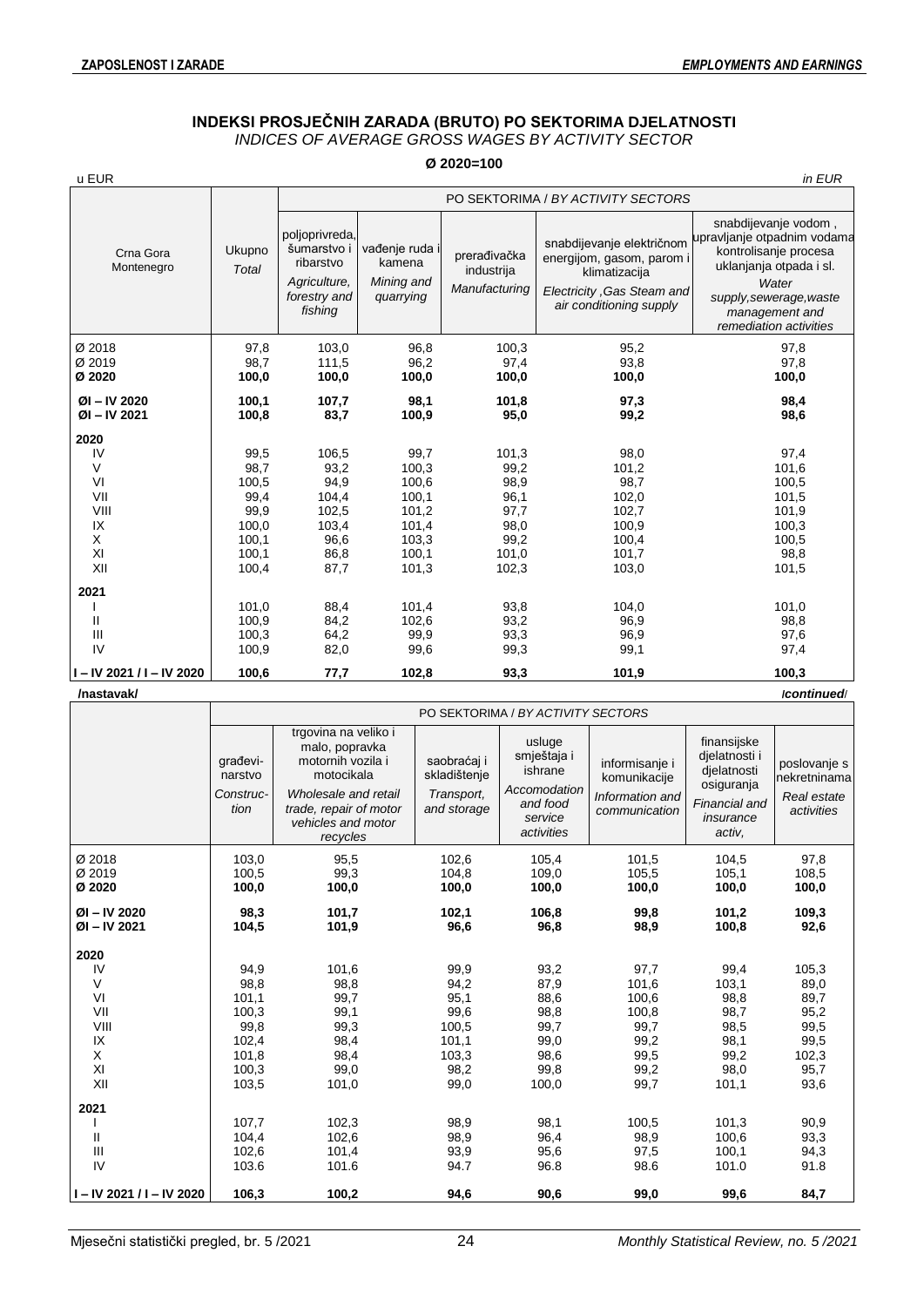## **INDEKSI PROSJEČNIH ZARADA (BRUTO) PO SEKTORIMA DJELATNOSTI**

*INDICES OF AVERAGE GROSS WAGES BY ACTIVITY SECTOR*

| /nastavak/                 |                                                                                                               |                                                                                                              |                                                                                                                      |                          |                                                                                        |                                                                                  | /continued/                                                  |  |  |  |  |  |
|----------------------------|---------------------------------------------------------------------------------------------------------------|--------------------------------------------------------------------------------------------------------------|----------------------------------------------------------------------------------------------------------------------|--------------------------|----------------------------------------------------------------------------------------|----------------------------------------------------------------------------------|--------------------------------------------------------------|--|--|--|--|--|
|                            |                                                                                                               | PO SEKTORIMA / BY ACTIVITY SECTORS<br>državna uprava i                                                       |                                                                                                                      |                          |                                                                                        |                                                                                  |                                                              |  |  |  |  |  |
|                            | stručne,<br>naučne i<br>tehničke<br>djelatnosti<br>Professional,<br>scientific and<br>technical<br>activities | administrativne<br>i pomoćne<br>uslužne<br>djelatnosti<br>Administrative<br>and support<br>service activitie | odbrana,<br>obavezno soc,<br>osiguranje<br>Public<br>administration<br>and defence.<br>compulsory<br>social security | obrazovanje<br>Education | zdravstvena i<br>socijalna<br>zaštita<br>Human health<br>and social<br>work activities | umjetnost,<br>zabava i<br>rekreacija<br>Arts.<br>Entertainment<br>and recreation | ostale uslužne<br>dielatnosti<br>Other service<br>activities |  |  |  |  |  |
| Ø 2018<br>Ø 2019<br>Ø 2020 | 95,6<br>93,7<br>100,0                                                                                         | 96,6<br>99,6<br>100,0                                                                                        | 98,3<br>100,9<br>100,0                                                                                               | 90,8<br>92,6<br>100,0    | 87,7<br>88,9<br>100,0                                                                  | 104,0<br>103,5<br>100,0                                                          | 97,5<br>106,8<br>100,0                                       |  |  |  |  |  |
| $ØI - IV 2020$             | 101,0                                                                                                         | 104,0                                                                                                        | 100,0                                                                                                                | 98,6                     | 96,3                                                                                   | 103,9                                                                            | 105,6                                                        |  |  |  |  |  |
| ØI-IV 2021                 | 96,9                                                                                                          | 99,0                                                                                                         | 98,8                                                                                                                 | 102,0                    | 102,6                                                                                  | 100,3                                                                            | 97,8                                                         |  |  |  |  |  |
|                            |                                                                                                               |                                                                                                              |                                                                                                                      |                          |                                                                                        |                                                                                  |                                                              |  |  |  |  |  |
| 2020                       |                                                                                                               |                                                                                                              |                                                                                                                      |                          |                                                                                        |                                                                                  |                                                              |  |  |  |  |  |
| IV                         | 98,6                                                                                                          | 101,1                                                                                                        | 98,3                                                                                                                 | 98,8                     | 104,4                                                                                  | 101,0                                                                            | 103,4                                                        |  |  |  |  |  |
| V                          | 96,6                                                                                                          | 99,0                                                                                                         | 97,5                                                                                                                 | 99,4                     | 103,1                                                                                  | 97,0                                                                             | 105,6                                                        |  |  |  |  |  |
| VI                         | 97,4                                                                                                          | 99,8                                                                                                         | 103,3                                                                                                                | 104,1                    | 102,9                                                                                  | 98,7                                                                             | 101,3                                                        |  |  |  |  |  |
| VII                        | 100,7                                                                                                         | 95,2                                                                                                         | 99,7                                                                                                                 | 99,1                     | 102,8                                                                                  | 99,2                                                                             | 97,4                                                         |  |  |  |  |  |
| VIII                       | 100,7                                                                                                         | 99,6                                                                                                         | 100,7                                                                                                                | 100,9                    | 101,2                                                                                  | 98,6                                                                             | 96,5                                                         |  |  |  |  |  |
| IX                         | 100,1                                                                                                         | 98,3                                                                                                         | 100,6                                                                                                                | 101,9                    | 101,5                                                                                  | 96,6                                                                             | 96,5                                                         |  |  |  |  |  |
| X                          | 100,6                                                                                                         | 97,0                                                                                                         | 100,3                                                                                                                | 99,8                     | 101,7                                                                                  | 98,1                                                                             | 92,2                                                         |  |  |  |  |  |
| XI                         | 100,3                                                                                                         | 97,0                                                                                                         | 99,4                                                                                                                 | 100,9                    | 101,7                                                                                  | 97,4                                                                             | 93,1                                                         |  |  |  |  |  |
| XII                        | 100,3                                                                                                         | 95,8                                                                                                         | 99,1                                                                                                                 | 100,6                    | 100,5                                                                                  | 98,2                                                                             | 95,7                                                         |  |  |  |  |  |
| 2021                       |                                                                                                               |                                                                                                              |                                                                                                                      |                          |                                                                                        |                                                                                  |                                                              |  |  |  |  |  |
|                            | 102,9                                                                                                         | 100,0                                                                                                        | 98,0                                                                                                                 | 101,2                    | 101,6                                                                                  | 101,0                                                                            | 97,1                                                         |  |  |  |  |  |
| Ш                          | 95,7                                                                                                          | 100,4                                                                                                        | 99,0                                                                                                                 | 102,2                    | 101,7                                                                                  | 101,0                                                                            | 95,9                                                         |  |  |  |  |  |
| III                        | 95,4                                                                                                          | 98,7                                                                                                         | 98,7                                                                                                                 | 102,4                    | 102,9                                                                                  | 99,5                                                                             | 99,3                                                         |  |  |  |  |  |
| IV                         | 95,1                                                                                                          | 97,3                                                                                                         | 99,1                                                                                                                 | 102,1                    | 104,2                                                                                  | 99,8                                                                             | 99,3                                                         |  |  |  |  |  |
| I-IV 2021 / I-IV 2020      | 95,9                                                                                                          | 95,2                                                                                                         | 98,8                                                                                                                 | 103,4                    | 106,5                                                                                  | 96,6                                                                             | 92,6                                                         |  |  |  |  |  |

## **Ø 2020=100**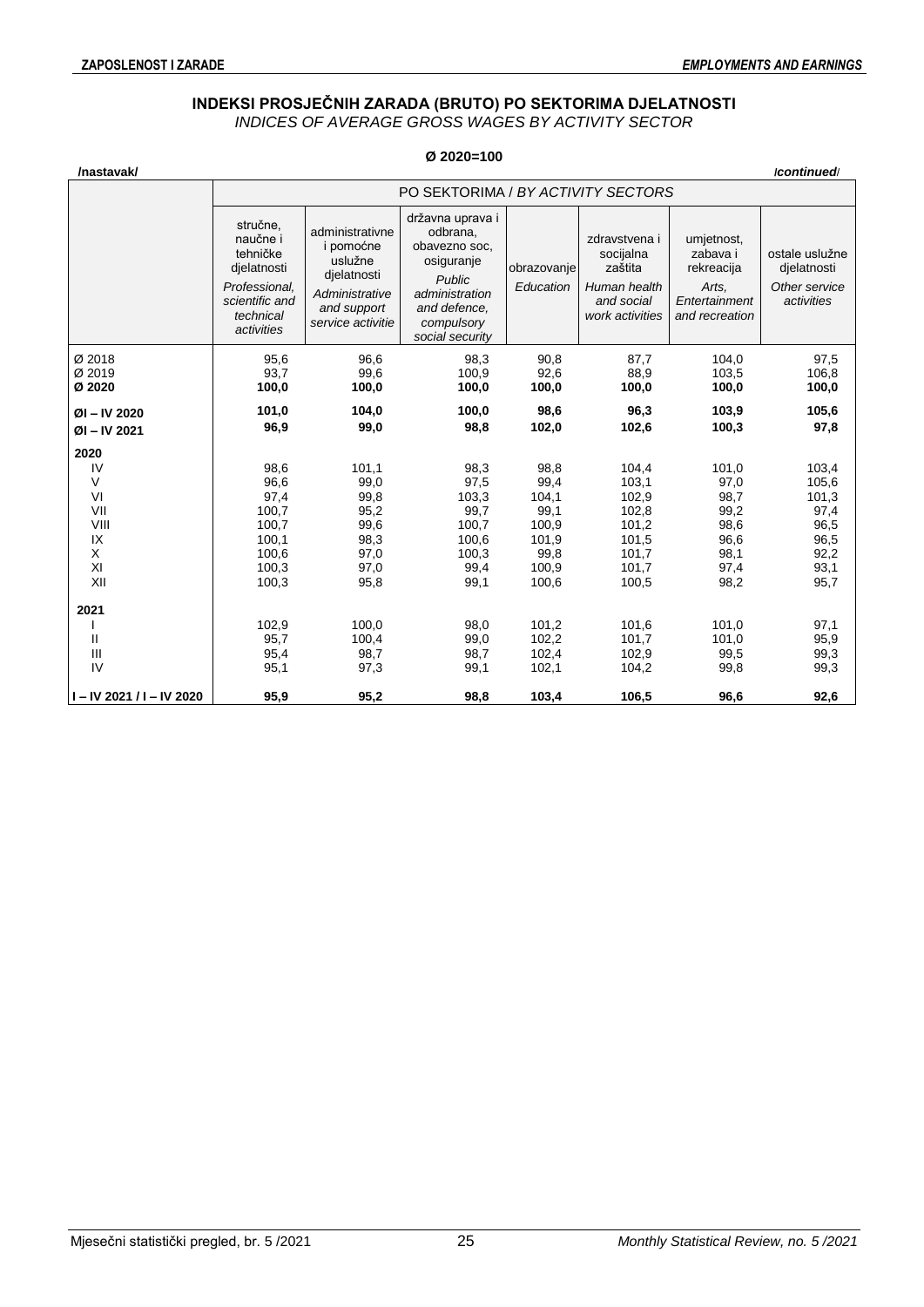## **INDEKSI PROSJEČNIH ZARADA BEZ POREZA I DOPRINOSA (NETO) PO SEKTORIMA DJELATNOSTI** *INDICES OF AVERAGE WAGES WITHOUT TAXES AND CONTRIBUTIONS (NET) BY ACTIVITY SECTOR*

| Ø 2020=100                                           |                                                                           |                                                                                      |                                                                              |                                                                         |                                                                                                                                  |                                                                                                                                                                                         |  |  |  |  |  |  |  |
|------------------------------------------------------|---------------------------------------------------------------------------|--------------------------------------------------------------------------------------|------------------------------------------------------------------------------|-------------------------------------------------------------------------|----------------------------------------------------------------------------------------------------------------------------------|-----------------------------------------------------------------------------------------------------------------------------------------------------------------------------------------|--|--|--|--|--|--|--|
|                                                      |                                                                           |                                                                                      |                                                                              |                                                                         | PO SEKTORIMA / BY ACTIVITY SECTORS                                                                                               |                                                                                                                                                                                         |  |  |  |  |  |  |  |
| Crna Gora<br>Montenegro                              | Ukupno<br><b>Total</b>                                                    | poljoprivreda<br>šumarstvo i<br>ribarstvo<br>Agriculture,<br>forestry and<br>fishing | vađenje ruda i<br>kamena<br>Mining and<br>quarrying                          | prerađivačka<br>industrija<br>Manufacturing                             | snabdijevanje električnom<br>energijom, gasom, parom i<br>klimatizacija<br>Electricity, Gas Steam and<br>air conditioning supply | snabdijevanje vodom,<br>upravljanje otpadnim vodama<br>kontrolisanje procesa<br>uklanjanja otpada i sl,<br>Water<br>supply, sewerage, waste<br>management and<br>remediation activities |  |  |  |  |  |  |  |
| Ø 2018<br>Ø 2019<br>Ø 2020                           | 97,5<br>98,3<br>100,0                                                     | 103,6<br>111,3<br>100,0                                                              | 96,0<br>95,6<br>100,0                                                        | 99,8<br>96,8<br>100,0                                                   | 94,9<br>93,7<br>100,0                                                                                                            | 97,4<br>97,6<br>100,0                                                                                                                                                                   |  |  |  |  |  |  |  |
| $ØI - IV 2020$<br>$ØI - IV 2021$<br>2020             | 99,8<br>101,0                                                             | 107,5<br>83,5                                                                        | 97,7<br>100,9                                                                | 101,9<br>94,9                                                           | 96,8<br>100,2                                                                                                                    | 98,4<br>99,0                                                                                                                                                                            |  |  |  |  |  |  |  |
| IV<br>V<br>VI<br>VII<br>VIII<br>IX<br>X<br>XI<br>XII | 99,4<br>98,9<br>100,6<br>99,4<br>99,8<br>100,0<br>100,2<br>100,2<br>100,6 | 106,5<br>93,5<br>95,0<br>104,6<br>102,9<br>103,5<br>96,9<br>87,1<br>88,1             | 99,6<br>100,3<br>100,6<br>100,1<br>101,4<br>101,7<br>103,4<br>100,3<br>101,4 | 101,5<br>99,3<br>99,0<br>96,1<br>97,8<br>98,1<br>99,3<br>101,2<br>102,4 | 97,7<br>101,0<br>98,8<br>102,3<br>103,1<br>101,3<br>100,8<br>102,1<br>103,4                                                      | 97,6<br>101,4<br>100,4<br>101,4<br>101,8<br>100,4<br>100,6<br>98,8<br>101,8                                                                                                             |  |  |  |  |  |  |  |
| 2021<br>Ш<br>Ш<br>IV                                 | 101,1<br>101,0<br>100,4<br>101,0                                          | 88,5<br>84,1<br>63,9<br>81,6                                                         | 101,6<br>102,4<br>99,9<br>99,7                                               | 93,7<br>93,0<br>93,2<br>99,3                                            | 104,7<br>97,8<br>98,1<br>100,3                                                                                                   | 101,2<br>99,2<br>98,0<br>97,6                                                                                                                                                           |  |  |  |  |  |  |  |
| I-IV 2021 / I-IV 2020<br>/nastavak/                  | 101,1                                                                     | 77,7                                                                                 | 103,2                                                                        | 93,1                                                                    | 103,5                                                                                                                            | 100,6<br>/continued/                                                                                                                                                                    |  |  |  |  |  |  |  |

PO SEKTORIMA / *BY ACTIVITY SECTORS* građevinarstvo *Construction* trgovina na veliko i malo, popravka motornih vozila i motocikala *Wholesale and retail trade, repair of motor vehicles and motor recycles* Saobraćaj i skladištenje *Transport, and storage* usluge smještaja i ishrane *Accomodation and food service activities* informisanie i komunikacije *Information and communication* finansijske djelatnosti i djelatnosti osiguranja *Financial and insurance act,* poslovanje s nekretninama *Real estate activities* Ø 2018 102,5 95,3 102,4 105,9 100,9 103,5 97,0 Ø 2019 100,2 99,2 104,5 109,4 105,0 104,2 107,8 **Ø 2020 100,0 100,0 100,0 100,0 100,0 100,0 100,0 ØI – IV 2020 98,2 101,8 102,1 106,9 99,4 100,6 109,2 ØI – IV 2021 104,5 102,1 96,8 96,4 99,6 101,3 92,7 2020** IV 94,8 101,6 100,2 93,4 97,6 99,2 105,3 V 98,9 99,0 94,6 88,0 101,7 103,1 89,0 VI 101,1 99,7 95,5 88,8 100,6 99,1 89,6 VII 100,4 99,2 99,8 98,7 100,7 99,1 95,2 VIII 99,8 99,2 100,6 99,5 99,9 99,0 99,6 IX 102,5 98,4 101,3 98,7 99,4 98,5 99,6 X 101,8 98,4 103,6 98,7 99,9 99,4 102,3 XI 100,2 99,0 98,5 99,7 99,4 98,2 95,7 XII 103,4 101,0 98,9 100,0 100,0 101,7 93,8 **2021** I 107,6 102,3 99,1 97,7 101,1 101,9 90,9 II 104,5 102,6 99,1 96,2 99,6 101,1 93,4 III 102,7 101,6 94,2 95,2 98,3 100,5 94,4 IV 103,6 101,8 95,1 96,4 99,3 101,6 91,8 **I – IV 2021 / I – IV 2020 106,4 100,3 94,9 90,2 100,1 100,6 84,8**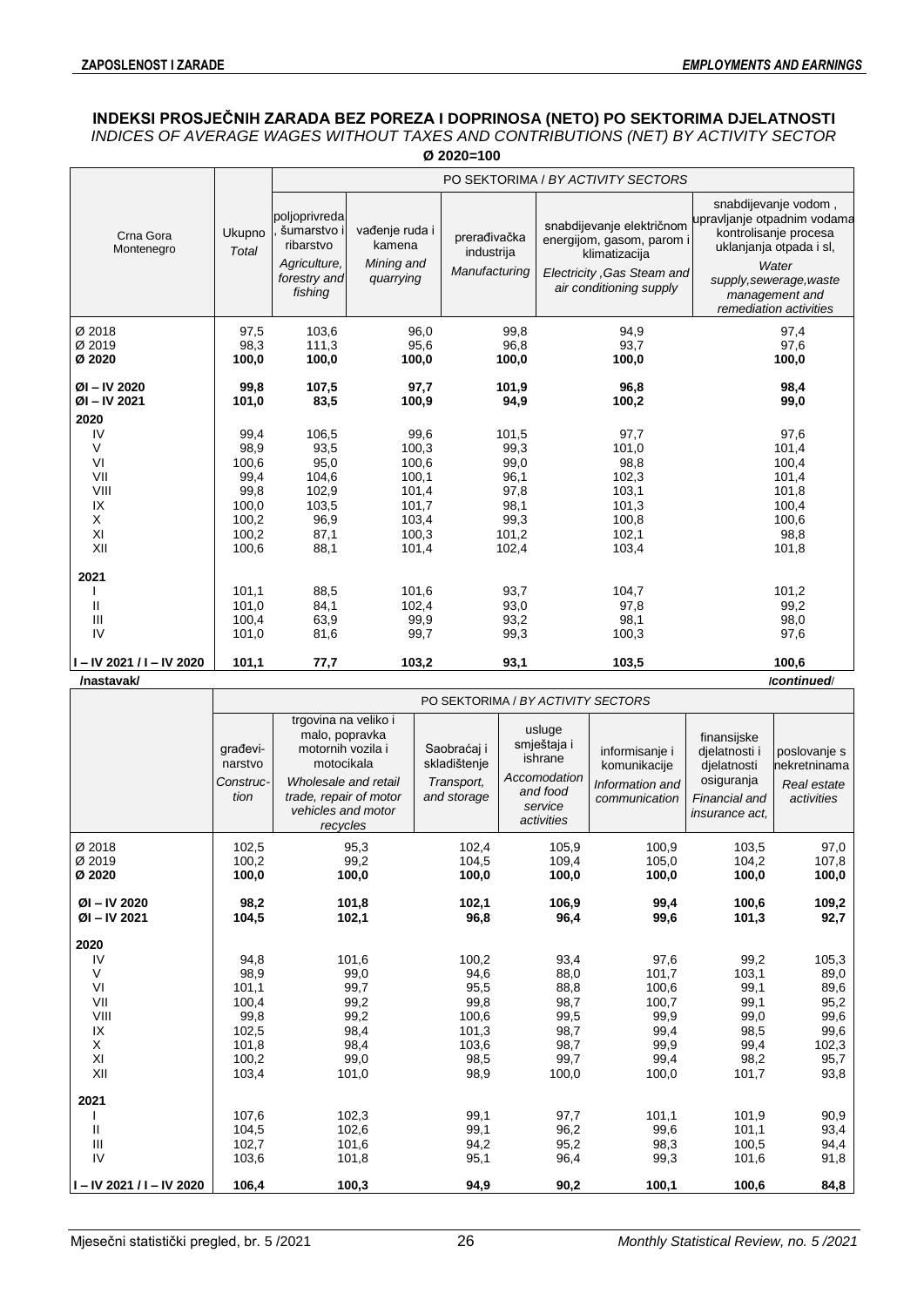## **INDEKSI PROSJEČNIH ZARADA BEZ POREZA I DOPRINOSA (NETO) PO SEKTORIMA DJELATNOSTI** *INDICES OF AVERAGE WAGES WITHOUT TAXES AND CONTRIBUTIONS (NET) BY ACTIVITY SECTOR*

|                                                                                                        |                                                                                                               |                                                                                                              | $Ø$ 2020=100                                                                                                                             |                                                                                                               |                                                                                                                   |                                                                                                           |                                                                                                         |
|--------------------------------------------------------------------------------------------------------|---------------------------------------------------------------------------------------------------------------|--------------------------------------------------------------------------------------------------------------|------------------------------------------------------------------------------------------------------------------------------------------|---------------------------------------------------------------------------------------------------------------|-------------------------------------------------------------------------------------------------------------------|-----------------------------------------------------------------------------------------------------------|---------------------------------------------------------------------------------------------------------|
| /nastavak/                                                                                             |                                                                                                               |                                                                                                              |                                                                                                                                          |                                                                                                               |                                                                                                                   |                                                                                                           | /continued/                                                                                             |
|                                                                                                        |                                                                                                               |                                                                                                              | PO SEKTORIMA / BY ACTIVITY SECTORS                                                                                                       |                                                                                                               |                                                                                                                   |                                                                                                           |                                                                                                         |
|                                                                                                        | stručne,<br>naučne i<br>tehničke<br>djelatnosti<br>Professional.<br>scientific and<br>technical<br>activities | administrativne<br>i pomoćne<br>uslužne<br>dielatnosti<br>Administrative<br>and support<br>service activitie | državna uprava i<br>odbrana,<br>obavezno soc.<br>osiguranje<br>Public<br>administration<br>and defence.<br>compulsory<br>social security | obrazovanje<br>Education                                                                                      | zdravstvena i<br>socijalna<br>zaštita<br>Human health<br>and social<br>work activities                            | umjetnost,<br>zabava i<br>rekreacija<br>Arts.<br>Entertainment<br>and recreation                          | ostale uslužne<br>djelatnosti<br>Other service<br>activities                                            |
| Ø 2018<br>Ø 2019<br>Ø 2020                                                                             | 95,1<br>93,4<br>100,0                                                                                         | 96,3<br>99,4<br>100,0                                                                                        | 98,0<br>100,3<br>100,0                                                                                                                   | 90,6<br>92,2<br>100,0                                                                                         | 87,8<br>88,7<br>100,0                                                                                             | 104,1<br>103,1<br>100,0                                                                                   | 98,0<br>106,8<br>100,0                                                                                  |
| ØI-IV 2020<br>$ØI - IV 2021$                                                                           | 100,9<br>96,8                                                                                                 | 103,7<br>98,9                                                                                                | 99,5<br>99,2                                                                                                                             | 98,3<br>101,9                                                                                                 | 96,0<br>102,7                                                                                                     | 103,6<br>101,0                                                                                            | 105,5<br>98,0                                                                                           |
| 2020<br>IV<br>$\vee$<br>VI<br>VII<br>VIII<br>IX<br>X<br>XI<br>XII<br>2021<br>Ш<br>$\mathbf{III}$<br>IV | 98,5<br>96,4<br>97,2<br>100,4<br>100,6<br>100,4<br>100,6<br>100,0<br>100,4<br>102,8<br>95,5<br>95,3<br>95,1   | 101,1<br>98,9<br>99,7<br>95,2<br>99,4<br>98,0<br>96,9<br>96,9<br>95,8<br>99,7<br>100,0<br>98,3<br>97,2       | 98,2<br>97,7<br>103,7<br>100,0<br>100,8<br>100,8<br>100,5<br>99,5<br>99,3<br>98,3<br>99,3<br>99,2<br>99,5                                | 98,7<br>99,3<br>104,1<br>99,1<br>100,9<br>101,9<br>99,8<br>100,9<br>100,6<br>101,1<br>102,2<br>102,2<br>102,0 | 104,1<br>103,0<br>102,7<br>102,5<br>101,1<br>101,6<br>102,1<br>102,4<br>101,0<br>101,7<br>101,9<br>103,0<br>103,8 | 100,7<br>96,9<br>98,8<br>99,5<br>98,8<br>96,9<br>98,3<br>97,6<br>98,3<br>101,2<br>101,7<br>100,5<br>100,7 | 103,3<br>105,7<br>101,3<br>97,4<br>96,5<br>96,5<br>92,3<br>93,2<br>95,6<br>97,1<br>96,0<br>99,3<br>99,6 |
| $I - IV$ 2021 / I - IV 2020                                                                            | 96,0                                                                                                          | 95,4                                                                                                         | 99,7                                                                                                                                     | 103,6                                                                                                         | 106,9                                                                                                             | 97,4                                                                                                      | 92,9                                                                                                    |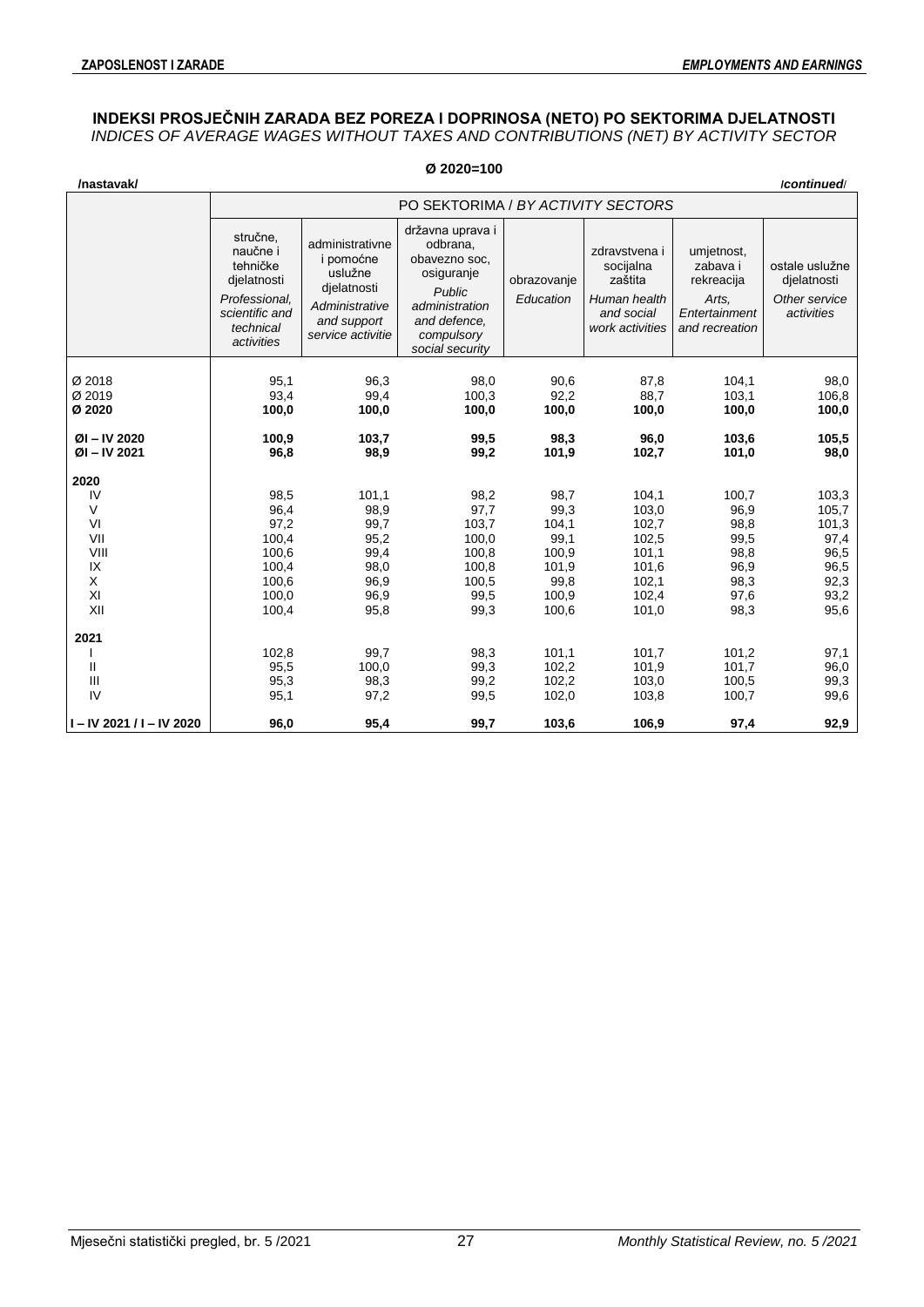# **PROSJEČNE ZARADE (BRUTO) PO OPŠTINAMA /** *AVERAGE GROSS WAGES BY MUNICIPALITY*

| u EUR                                |                                 |                                 |                                 |                                 |                                 |                                 |                                 |                                 |                                 |                                 | in EUR                          |
|--------------------------------------|---------------------------------|---------------------------------|---------------------------------|---------------------------------|---------------------------------|---------------------------------|---------------------------------|---------------------------------|---------------------------------|---------------------------------|---------------------------------|
|                                      |                                 |                                 |                                 |                                 |                                 | Opštine / Municipalities        |                                 |                                 |                                 |                                 |                                 |
|                                      | Andri-<br>jevica                | Bar                             | Berane                          | Bijelo<br>Polje                 | <b>Budva</b>                    | Cetinje                         | Danilov-<br>grad                | Herceg<br>Novi                  | Kolašin                         | Kotor                           | Mojko-<br>vac                   |
| Ø 2018<br>Ø 2019<br>Ø 2020           | 619<br>657<br>664               | 770<br>787<br>810               | 697<br>703<br>751               | 631<br>645<br>670               | 779<br>806<br>795               | 717<br>740<br>774               | 659<br>663<br>681               | 667<br>652<br>654               | 677<br>762<br>791               | 761<br>794<br>816               | 750<br>774<br>785               |
| ØI-IV 2020<br>ØI-IV 2021             | 672<br>716                      | 812<br>770                      | 710<br>749                      | 657<br>668                      | 804<br>778                      | 771<br>793                      | 690<br>686                      | 671<br>672                      | 791<br>799                      | 797<br>824                      | 776<br>791                      |
| 2020<br>IV<br>V<br>VI<br>VII<br>VIII | 689<br>673<br>656<br>648<br>650 | 811<br>784<br>794<br>801<br>814 | 730<br>737<br>775<br>753<br>779 | 670<br>678<br>681<br>675<br>674 | 788<br>781<br>809<br>809<br>790 | 777<br>775<br>770<br>766<br>772 | 689<br>681<br>696<br>682<br>674 | 666<br>633<br>642<br>639<br>647 | 794<br>785<br>802<br>767<br>764 | 792<br>807<br>814<br>810<br>818 | 778<br>787<br>782<br>779<br>810 |
| IX<br>X<br>XI<br>XII                 | 647<br>650<br>638<br>690        | 825<br>826<br>813<br>828        | 785<br>800<br>772<br>788        | 675<br>671<br>668<br>692        | 789<br>777<br>774<br>797        | 769<br>788<br>773<br>791        | 651<br>658<br>685<br>688        | 658<br>659<br>642<br>649        | 811<br>785<br>796<br>819        | 814<br>833<br>861<br>844        | 770<br>790<br>806<br>792        |
| 2021<br>Ш<br>Ш<br>IV                 | 736<br>728<br>681<br>715        | 766<br>763<br>769<br>780        | 753<br>744<br>748<br>751        | 661<br>652<br>679<br>681        | 759<br>800<br>776<br>775        | 797<br>795<br>791<br>789        | 682<br>702<br>672<br>690        | 676<br>681<br>668<br>663        | 812<br>819<br>780<br>786        | 842<br>819<br>816<br>821        | 809<br>794<br>785<br>778        |
| I-IV 2021 / I-IV 2020                | 106,5                           | 94,8                            | 105,5                           | 101,7                           | 96,8                            | 102,9                           | 99,4                            | 100,1                           | 101,0                           | 103,4                           | 101,9                           |

| /nastavak/ |
|------------|
|------------|

| /nastavak/                  |        |          |       |          |         |                        |        |        |         |        | <b>/continued</b> |
|-----------------------------|--------|----------|-------|----------|---------|------------------------|--------|--------|---------|--------|-------------------|
|                             |        |          |       |          |         | Opštine/Municipalities |        |        |         |        |                   |
|                             | Nikšić | Petnjica | Plav  | Pljevlja | Plužine | Podgorica              | Rožaje | Šavnik | Tivat   | Ulcinj | Žabljak           |
| Ø 2018                      | 736    | 599      | 748   | 785      | 738     | 803                    | 693    | 658    | 941     | 644    | 760               |
| Ø 2019                      | 719    | 624      | 750   | 803      | 751     | 808                    | 694    | 659    | 984     | 609    | 767               |
| Ø 2020                      | 745    | 659      | 790   | 824      | 751     | 820                    | 726    | 711    | 951     | 641    | 789               |
| $ØI - IV 2020$              | 748    | 639      | 792   | 816      | 754     | 824                    | 725    | 699    | 956     | 654    | 765               |
| $ØI - IV 2021$              | 763    | 650      | 815   | 827      | 760     | 829                    | 735    | 732    | 931     | 647    | 831               |
| 2020                        |        |          |       |          |         |                        |        |        |         |        |                   |
| IV                          | 756    | 665      | 800   | 818      | 741     | 818                    | 743    | 724    | 833     | 677    | 742               |
| V                           | 742    | 665      | 798   | 837      | 757     | 810                    | 720    | 706    | 845     | 644    | 795               |
| VI                          | 754    | 687      | 829   | 835      | 775     | 826                    | 755    | 734    | 857     | 679    | 797               |
| VII                         | 743    | 660      | 783   | 823      | 740     | 818                    | 725    | 699    | 930     | 637    | 792               |
| VIII                        | 747    | 647      | 792   | 820      | 756     | 817                    | 732    | 692    | 943     | 635    | 794               |
| IX                          | 735    | 664      | 789   | 845      | 743     | 818                    | 736    | 706    | 979     | 626    | 798               |
| X                           | 739    | 684      | 780   | 831      | 746     | 819                    | 724    | 726    | 1 0 1 5 | 626    | 803               |
| XI                          | 743    | 684      | 770   | 813      | 741     | 821                    | 714    | 729    | 1 0 1 6 | 635    | 859               |
| XII                         | 745    | 662      | 768   | 820      | 738     | 819                    | 710    | 741    | 1016    | 597    | 793               |
| 2021                        |        |          |       |          |         |                        |        |        |         |        |                   |
|                             | 775    | 655      | 847   | 820      | 765     | 830                    | 741    | 734    | 928     | 676    | 837               |
| П                           | 761    | 650      | 805   | 836      | 763     | 830                    | 728    | 719    | 942     | 645    | 871               |
| Ш                           | 762    | 647      | 803   | 822      | 740     | 824                    | 735    | 735    | 916     | 637    | 847               |
| IV                          | 755    | 649      | 809   | 830      | 771     | 832                    | 737    | 742    | 939     | 632    | 783               |
| $I - IV$ 2021 / I - IV 2020 | 102,0  | 101,7    | 102,9 | 101,3    | 100,8   | 100,6                  | 101,4  | 104,7  | 97,4    | 98,9   | 108,6             |